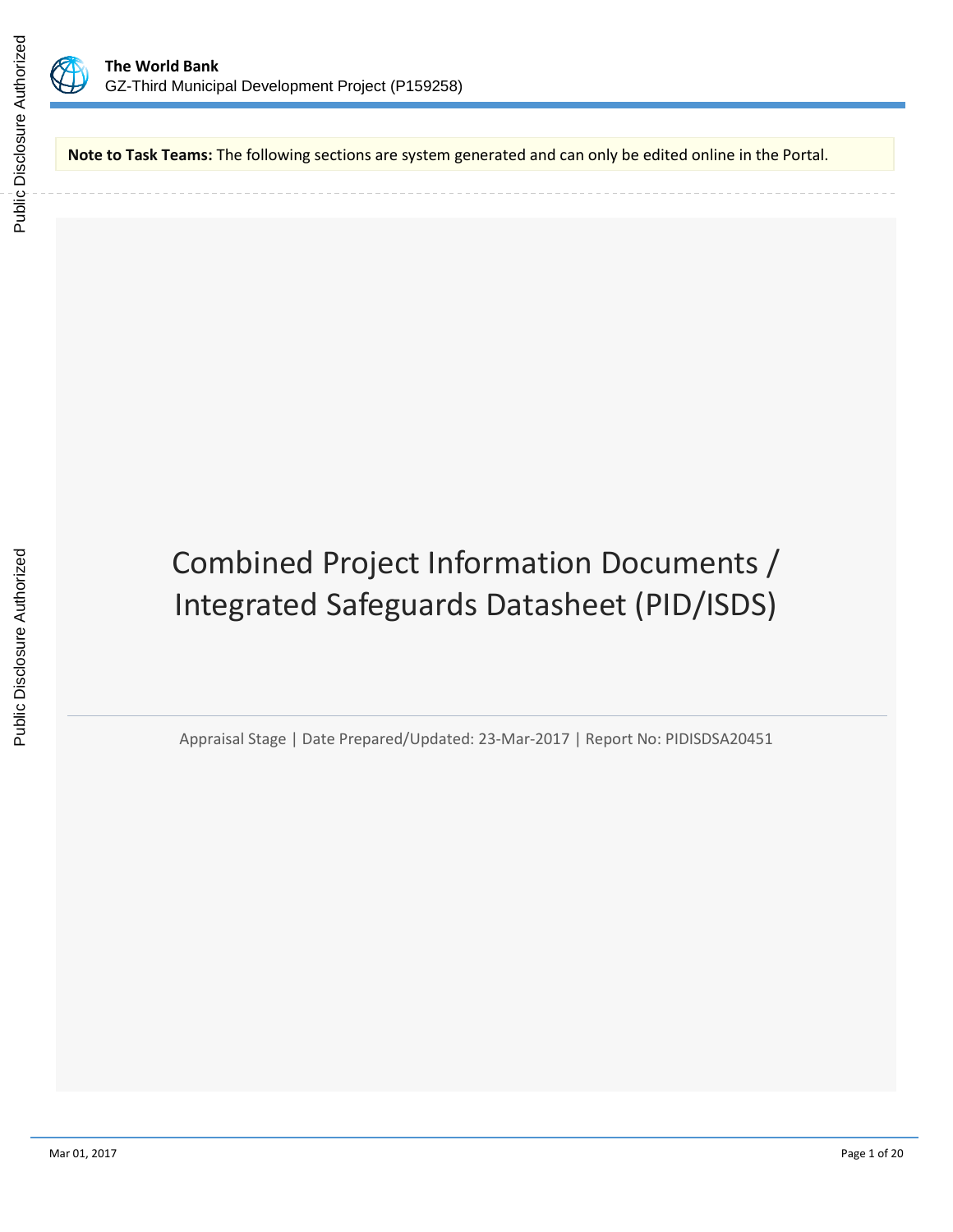

## **BASIC INFORMATION**

#### **OPS\_TABLE\_BASIC\_DATA A. Basic Project Data**

| Country<br>West Bank and Gaza                             | Project ID<br>P159258                                                                                    | Project Name<br><b>GZ-Third Municipal</b><br>Development Project                  | Parent Project ID (if any)                                                     |
|-----------------------------------------------------------|----------------------------------------------------------------------------------------------------------|-----------------------------------------------------------------------------------|--------------------------------------------------------------------------------|
| Region<br>MIDDLE EAST AND NORTH<br>AFRICA                 | <b>Estimated Appraisal Date</b><br>20-Mar-2017                                                           | <b>Estimated Board Date</b><br>20-Jul-2017                                        | Practice Area (Lead)<br>Social, Urban, Rural and<br>Resilience Global Practice |
| Lending Instrument<br><b>Investment Project Financing</b> | Borrower(s)<br>Palestine Liberation<br>Organization (For The<br>Benefit of the Palestinian<br>Authority) | <b>Implementing Agency</b><br><b>Municipal Development</b><br>Lending Fund (MDLF) |                                                                                |

Proposed Development Objective(s)

Enhance the institutional capacity of municipalities in West Bank and Gaza for more accountable and sustainable service delivery

| Components                                         |  |
|----------------------------------------------------|--|
| Municipal Performance and Service Delivery         |  |
| <b>Capacity Development</b>                        |  |
| <b>Municipal Partnership Projects</b>              |  |
| Project Implementation Support and Management Cost |  |
|                                                    |  |

## **Financing (in USD Million)**

| <b>Financing Source</b>                                     | Amount |
|-------------------------------------------------------------|--------|
| Borrower                                                    | 11.50  |
| FRANCE: Govt. of [MOFA and AFD (C2D)]                       | 10.64  |
| NETHERLANDS, Govt. of THE (Except for MOFA/Min of Dev. Coop | 1.28   |
| GERMANY: KREDITANSTALT FUR WIEDERAUFBAU (KFW)               | 31.91  |
| State and Peace Building Fund                               | 1.00   |
| <b>Special Financing</b>                                    | 15.00  |
| SWITZERLAND: Swiss Agency for Dev. & Coop. (SDC)            | 4.04   |
| West Bank & Gaza - Non IBRD Funded                          | 20.21  |
| <b>Total Project Cost</b>                                   | 95.59  |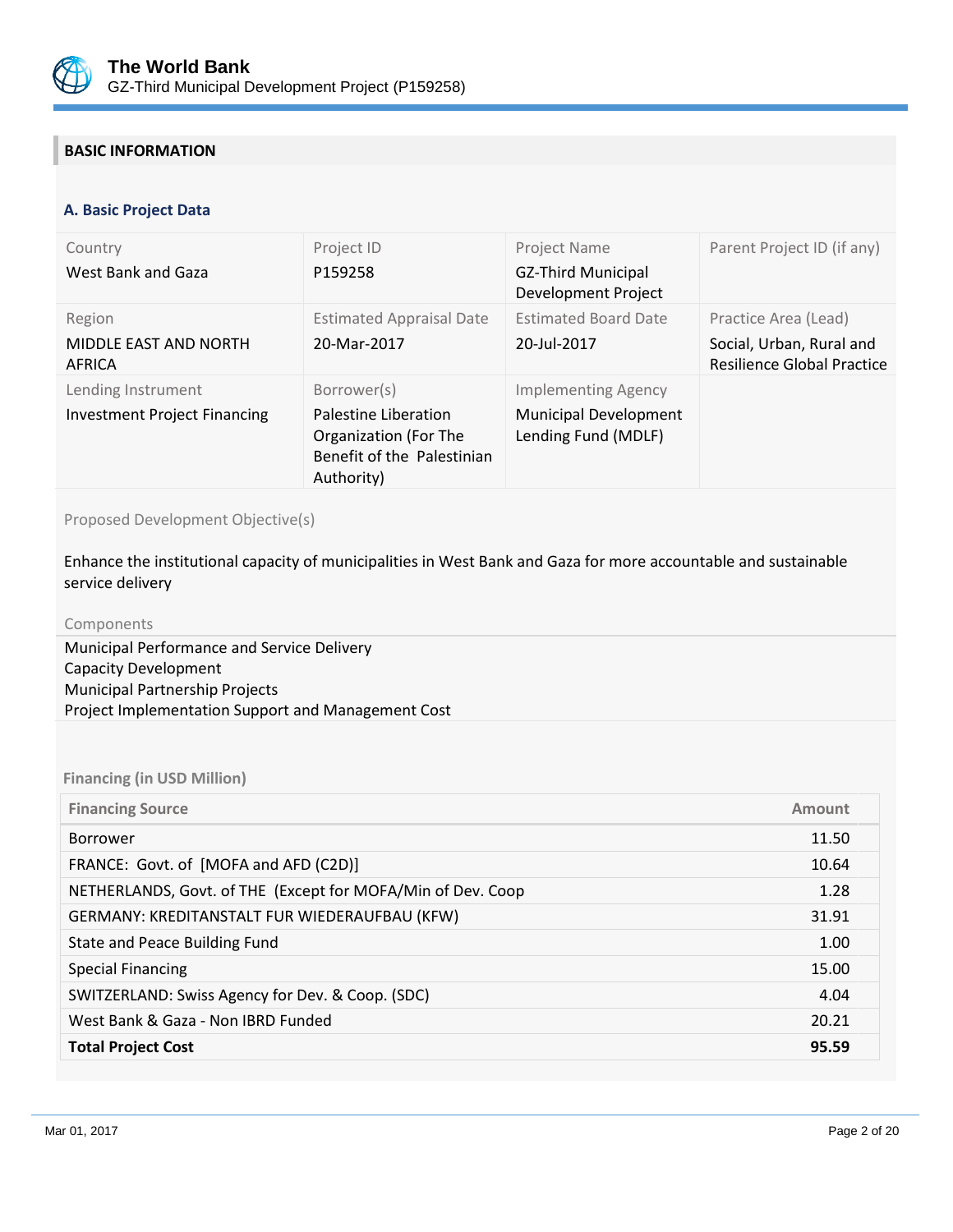

Environmental Assessment Category

B - Partial Assessment

Decision

The review did authorize the preparation to continue

## **Note to Task Teams:** End of system generated content, document is editable from here.

Other Decision (as needed)

#### **B. Introduction and Context**

- 1. **The Palestinian Authority (PA) was established in the West Bank and Gaza shortly after the Oslo Accords of 1993**. The PA assumed civilian responsibility for most of the Palestinian residents: its security powers were limited, however, to the major urban centers. Israel maintained full control of large tracts of land around settlements and primary movement axes, leaving 61 percent of the West Bank (called Area C) outside the PA's reach. Under the Oslo accords, this arrangement was intended as a temporary measure, to be replaced by a final-status agreement by the year 2000, but it still remains in force. Several peace processes were initiated but none so far have been successful. In 2007, the National Unity Government collapsed and violent conflict erupted in Gaza between the two political parties: Fatah and Hamas, resulting in two separate government entities, one based in Ramallah and the other in Gaza. Although a consensus government was established in 2014 (made up of a cabinet of technocrats, who are not affiliated with any political party, endorsed by both *Fatah* and *Hamas*) the internal polity remains divided.
- 2. **The economic situation remains worrying with recent growth being mainly driven by Gaza reconstruction.** Unemployment in the West Bank and Gaza continues to be extremely high and has further increased to 27%. As many as quarter of the population lived below the national poverty line according to the latest available data (Palestinian Central Bureau of Statistics, 2011).
- 3. **On the fiscal front, recent growth and fiscal consolidation efforts have reduced the relative size of the PA's deficit. However, Palestinian economic growth and PA revenue potential remain significantly depressed by movement and access restrictions.** The inability of Palestinians to exploit economic opportunities in Area C, for example, has been estimated by the Bank as reducing potential Palestinian GDP by up to US\$3.5 billion per year, and potential revenue by up to US\$800 million a year. Low tax effectiveness in Gaza and lower than hoped for compliance in the West Bank also affect the PA's revenue potential.
- 4. **Fiscal pressures are expected to intensify throughout the rest of the year if additional donor aid is not identified.** Aid to the PA budget has declined from 32 percent of GDP in 2008 to about 5 percent for 2016. In nominal terms, aid has declined from about US\$2 billion in 2008 to US\$700 million projected in 2016, while the PA's total deficit is projected to reach US\$1.3 billion or about 10 percent of GDP in 2016, leading to a financing gap in excess of US\$600 million. While both budget support and donor aid directed toward development projects have been reduced, the most significant drop occurred in budget support grants. As in previous years, the gap will be financed through borrowing from domestic banks and domestic arrears to the pension fund and private suppliers, unless additional donor aid is identified.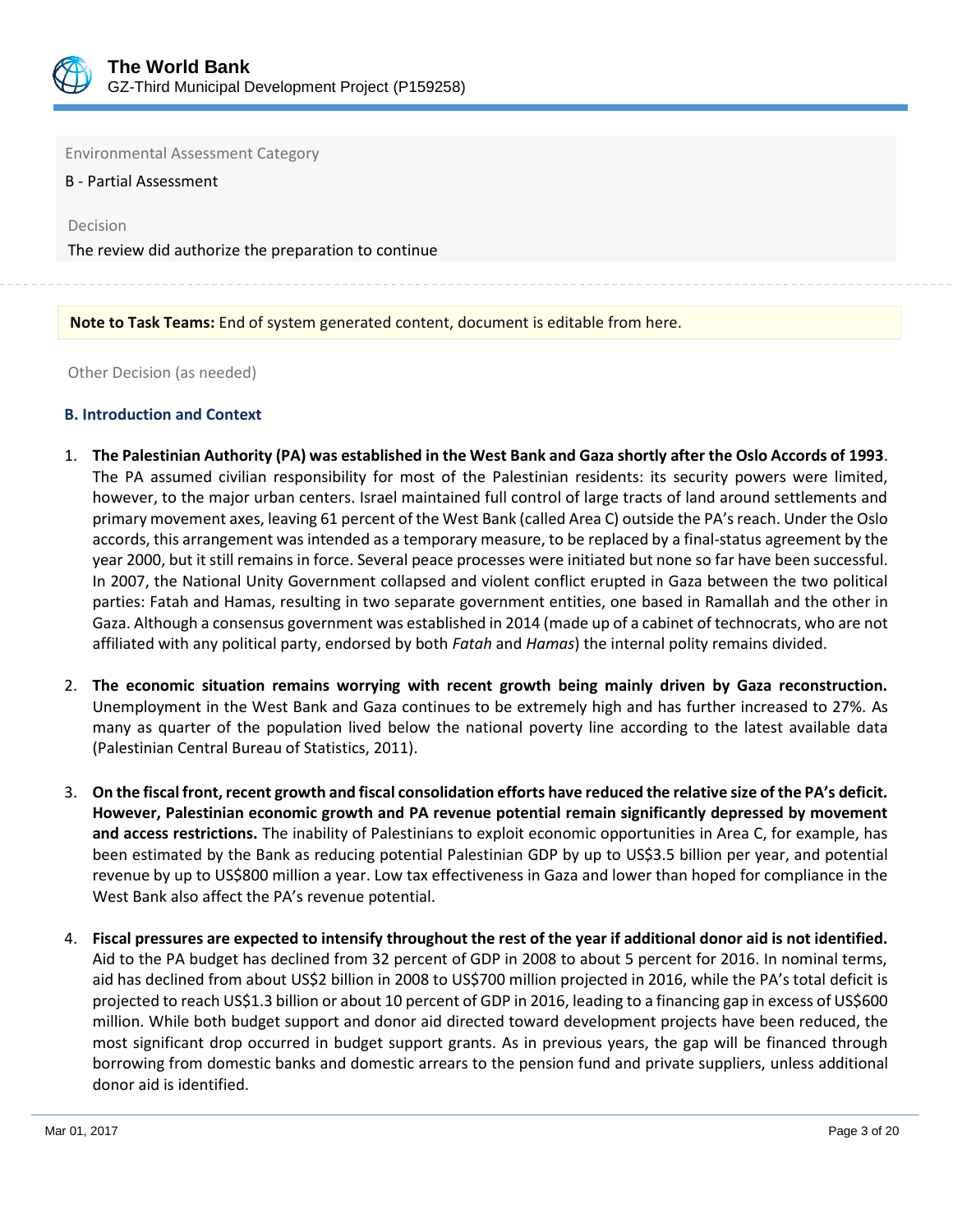

#### Sectoral and Institutional Context

- 5. **Local Government Units (LGUs) are critical for the delivery of key infrastructure and basic services, yet they struggle to meet their assigned functions due to (i) sub-optimal revenue potential, (ii) weak budgetary practices, and (iii) administrative fragmentation**. Out of the 27 functional responsibilities specified by the Local Government Act of 1997 for LGUs, eighty percent of municipalities are providing fewer than 6 to 12 of the prescribed services.<sup>1</sup> In addition, capital investment expenditures exhibit significant intertemporal variability and remain relatively small, failing to address the critical needs for service extensions to and economic development in rapidly growing municipalities. The financial and institutional capacity of municipalities in the West Bank and Gaza is also a key constraint limiting the potential to mobilize private capital for urban infrastructure.
- 6. **Overall, municipal revenues remain significantly below potential** with total local government revenues accounting for only 11 percent of government revenues, sufficient to cover only a minority of LGUs functions. Municipalities exhibit sub-optimum user fee collection and cost-recovery rates for all municipal services<sup>2</sup>. Municipal tax revenues represent only a fraction of municipal budget and are also significantly underutilized<sup>3</sup>. With little tax revenue, municipalities that provide water and/or electricity often divert user fees to cover other municipal costs, contributing to the national debt to water and electricity suppliers.<sup>4</sup> In addition, no formalized and regular grants or transfers is available from the PA to supplement the shortage of LGUs' own-source revenues.
- 7. **Municipal Financial Management practices continue to be weak, and administrative fragmentation prevents economies of scale in service delivery.** Though there has been significant improvements in many municipalities over the years, in general for most Municipalities financial management practices require further improvement to effectively facilitate decision-making and performance monitoring for municipal service.<sup>5</sup> Municipalities have not yet started to use the new functional budgeting format, and continue to use cash accounting as opposed to accrual accounting, which allows municipalities to show budget surpluses that--after accounting for payment arrears--should have been significant budget deficits. In addition, service delivery is also negatively affected by excessive local administrative fragmentation**.** While more than 54 percent of the population in the West Bank and Gaza resides in 11 municipalities, there are over 100 municipalities with fewer than 25,000 residents, with the smallest municipality consisting of only 2,500 residents. To achieve economies of scale, some municipalities and village councils have formed Joint Service Councils (JSC) to jointly provide services, planning and development functions. However, utility service consolidation remains slow, as evidenced by the 226 small-scale water service providers.<sup>6</sup>

<sup>&</sup>lt;sup>1</sup> Despite wide coverage of electricity, water services, and solid waste, the large majority of municipalities (93 of the 120 surveyed) still lack a sewage network (PCBS, 2015). Road infrastructure is also of poor quality in most municipalities.

<sup>&</sup>lt;sup>2</sup> For example, one of the key municipal services, solid waste management, has only 30, 60, and 60 percent of its user fee collection rate in Bethlehem, Birzeit, and Beit Surik, respectively.

<sup>&</sup>lt;sup>3</sup> Municipal tax revenues account for 29 percent of total revenues for municipalities without utility revenues compared to 5 percent for municipalities with utility revenues.

<sup>4</sup> For municipalities directly providing electricity or water, the utility fees are the most important source of income. The O&M costs for the electricity and water distribution services are also not prioritized, causing asset depletion and affecting utility service delivery outcomes. <sup>5</sup> Despite the introduction of new functional budgeting format by the MoLG in 2015, municipalities continue to report budgets with the old format, failing to give an accurate indication of municipal services.

<sup>&</sup>lt;sup>6</sup> JSCs also suffer from weak governance by member LGUs, reflected in the lack of legal agreement among members and unclear rules on fee contribution and arrears management.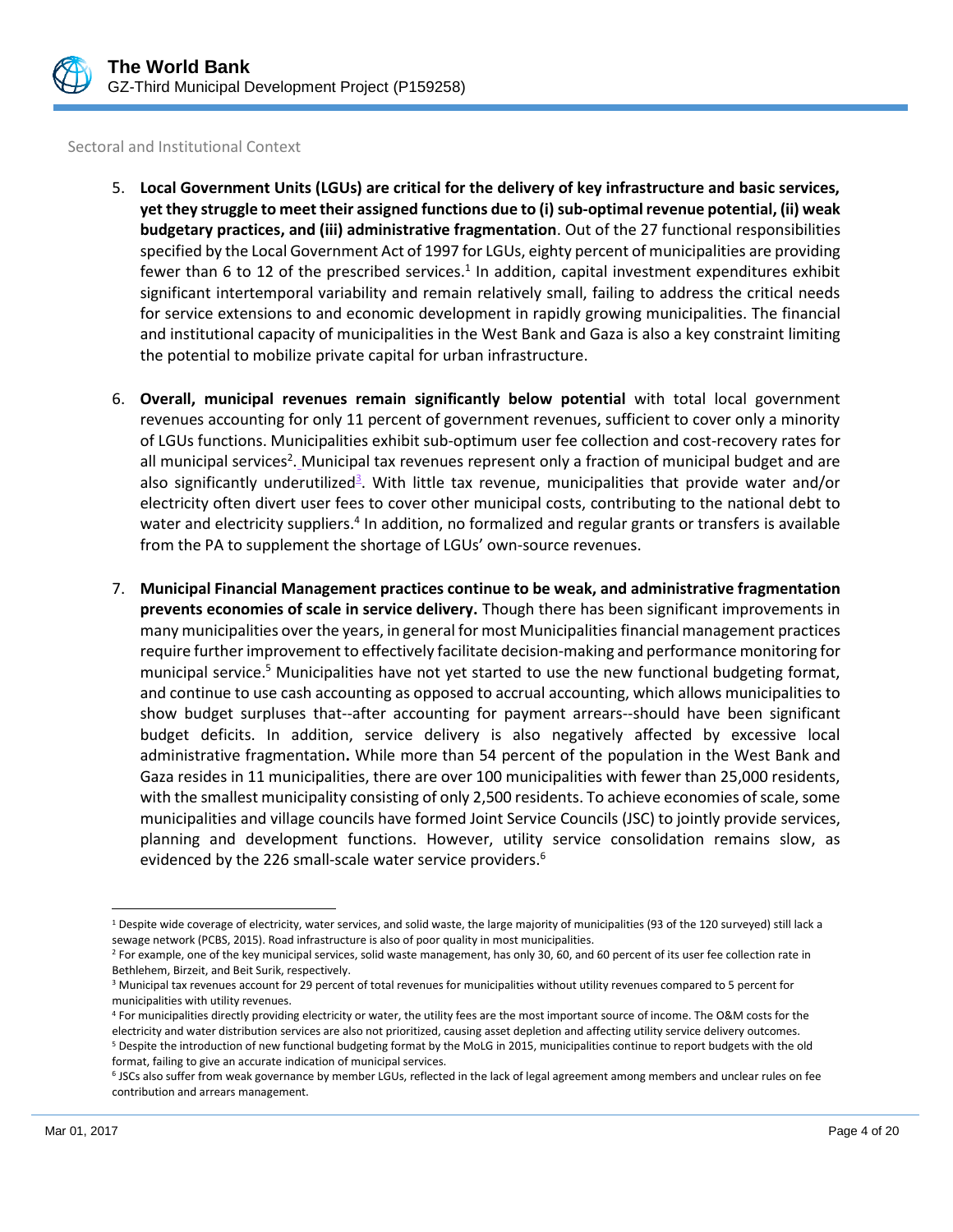- 8. **Despite the many challenges faced by municipalities in the WBG, the support through the Municipal Development Project (MDP) over the past decade enabled significant gains in municipal financial management and social accountability, lifting 49 % of municipalities to reach performance rank B+ by 2014.<sup>7</sup>** The MDP, developed by the PA in 2009 with the support of the Bank and Development Partners (DPs), was designed to incentivize the development of municipal management capacity through performance-based grants, supported with demand driven capacity development activities. With the MDP's support, as many as 30 municipalities started to record basic operating and enterprise budget surplus and 122 municipalities developed a fixed asset register in place and updated. In addition, municipal awareness and adoption of citizen feedback channels were enhanced. Ninety-four percent of municipalities applied at least two public disclosure methods on key municipal planning and budgetary documents, ${}^{8}$  while 80 percent applied participatory approaches to update their Strategic Development and Investment Plans (SDIPs).
- 9. **Covering three-quarters of the Palestinian population, and as the core project for local government support. the proposed MDP3 will consolidate and scale past gains under MDP 1 and MDP 2 in municipal performance and accountability enhancement. In addition, the proposed MDP 3 will start to strengthen the enabling environment at the central level and municipal partnerships with the private sector to improve efficiency and sustainability of municipal services.** The basic municipal capacity developed in financial management and budgeting need to be taken to the next level of improving arrear management practices and own-source revenue performance so that municipalities are able to achieve financial sustainability. Participatory processes need to be integrated throughout the municipal investment cycle thereby strengthening the social contract between Municipalities and citizens/stakeholders. In addition, the proposed MDP 3 will strengthen the capacity of the MDLF and MoLG to enhance the enabling environment for municipalities and sustainability of municipal sector. The proposed MDP 3 will also provide support to MoLG in strengthening its regulatory and oversight role for the LGU sector. Further, municipalities will be supported to develop partnerships with the private sector to improve efficiency and sustainability of municipal services. More generally, the proposed MDP 3 will continue to serve as a model for an eventual fiscal transfer system for the PA.
- 10. **The proposed MDP 3 is at the center of a series of interlocking interventions by the Bank and donor partners in collaboration with the PA that are aimed at strengthening the institutional development, accountability and financial sustainability of local governance and service delivery in Palestine.** The recently approved Integrated Cities and Urban Development Project (ICUD) enhances the capacity of selected urban agglomerations to jointly develop regional growth framework under which municipal investments financed by the proposed MDP 3 can be geospatially rationalized. Similarly, the Local Governance and Services Improvement Program (LGSIP) has been capacitating Village Councils and Joint Service Councils (JSCs) that are not targeted by the MDP in the West Bank by following the MDP model. These three operations together cover all levels of LG sector: village councils and JSCs (through LGSIP); municipalities (through MDP); and urban agglomerations (through

<sup>7</sup> Fulfillment of 3-4 KPIs out of the following menu constitutes B+ ranking under MDP 2. The KPIs are: 1) basic Operation and Enterprise Account Surplus (more than 5%); 2) Fixed Assets Register in place and Updated; 3) Operation and Maintenance Plan in place and updated; 4) Public disclosure of all municipal investments, SDIP execution, and external audit reports; and 5) Satisfactory Collection Efficiency and own Revenue Generation (Specified own revenues > 50 NIS per capita or5% above last two years' average).

<sup>8</sup> Strategic Development and Investment Plans (SDIPs), annual external audits, project related data, municipal budgets and performance rankings. Prior to MDP 1, no municipalities applied at least two public disclosure methods.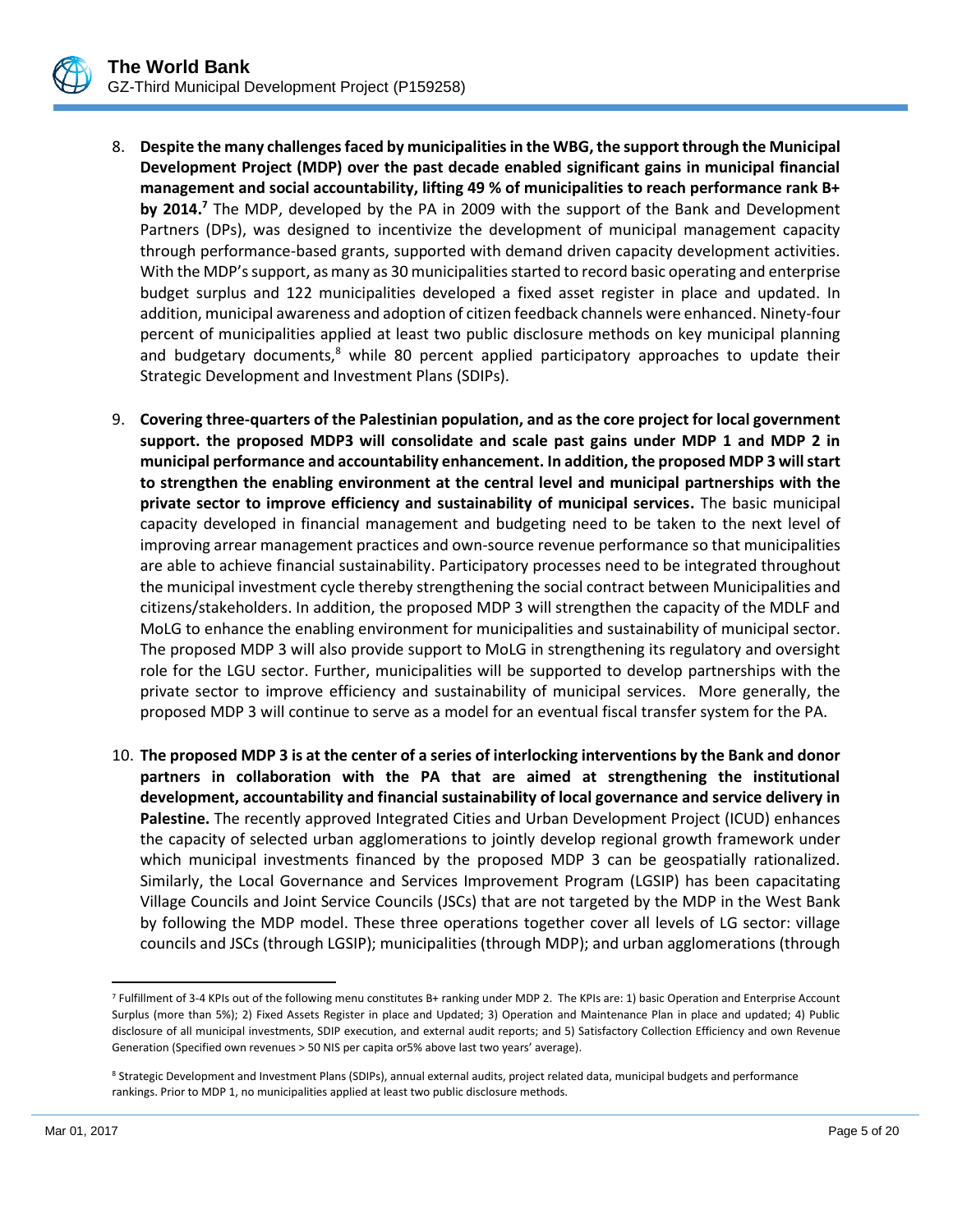ICUD). The proposed MDP 3 is also complemented by Development Policy Grant (DPG) and a series of ASAs to establish sustainable and sufficient financing for municipal services. In particular, the Programmatic TA for municipal financial management, will support the MDLF to develop a municipal lending framework and roadmap to facilitate municipalities' access to long-term capital investment financing from the commercial banking sector in the future as well as provide inputs for strengthening local government public financial management systems and practices. While the proposed MDPs enhances the municipal revenue performance and expenditure efficiency, the DPG and Local Government Sector Reform ASA directly support the PA to put in place transparent and reliable fiscal transfers to municipalities as well as municipal revenue and expenditure assignment reform. In addition, the ongoing Local Government Performance Assessment ASA will provide household-level information of municipal service delivery outcomes that can be utilized by the MoLG and MDLF to monitor municipal service delivery performance rigorously.

## **C. Higher Level Objectives to which the Project Contributes**

- 11. The Project is aligned with the PA's long-term strategy to consolidate and strengthen service delivery in the LG sector and to nurture financially sustainable LGUs as specified in the MoLG's recently shared outline for a Sector Strategy for 2017 – 2022. The main challenges identified in the Sector Strategy include: i) the need to revise the legal, regulatory and administrative framework for Local Governments to better fit emerging needs for enhanced LGU financial, technical, and administrative performance, and to clarify roles, mandates and responsibilities of the different stakeholders; ii) the need to optimize the use of scarce financial and natural resources while maintaining service quality; iii) creating an enabling environment for local economic development; and, iv) enhancing LGU accountability through strengthened citizen participation.
- 12. The proposed Project is fully aligned with the World Bank's first pillar in the West Bank and Gaza Country Assistance Strategy under preparation for the period FY2017-18 (Report No: 89503 GZ), to "Strengthen Peace and Stability through Inclusive Institutions" and contributes to Pillar No.2, "Accelerating Growth through Private Sector Participation". It also follows the first pillar of the World Bank's Middle East and North Africa Strategy: "*Renewing the social contract – to generate a new development model that is built on greater citizen trust; more effective protection of the poor and vulnerable; inclusive and accountable service delivery; and a stronger private sector that can create jobs and opportunities for MENA's youth*". The proposed project supports this strategy by keeping institutional development of municipalities, accountability and financial sustainability of local service delivery as the key development objectives for MDP3. MDP3 will strengthen the social contract between citizens and municipalities through improved citizen engagement in local investment planning, strengthening complaint and grievance resolution systems and improved transparency and accountability through citizen participation in municipal budgeting process and enhanced information disclosure. The proposed project intends to strengthen the linkages with the private sector by enhancing the capacities of municipalities to partner in different ways with the private sector to address local infrastructure development requirements, as well as by strengthening the capacities of MDLF to facilitate the flow of private capital to finance municipal infrastructure. Through improving municipalities' financial position and service delivery performance, the proposed project also facilitates greater opportunities for the municipalities to partner with the private sector in municipal development financing in the long run.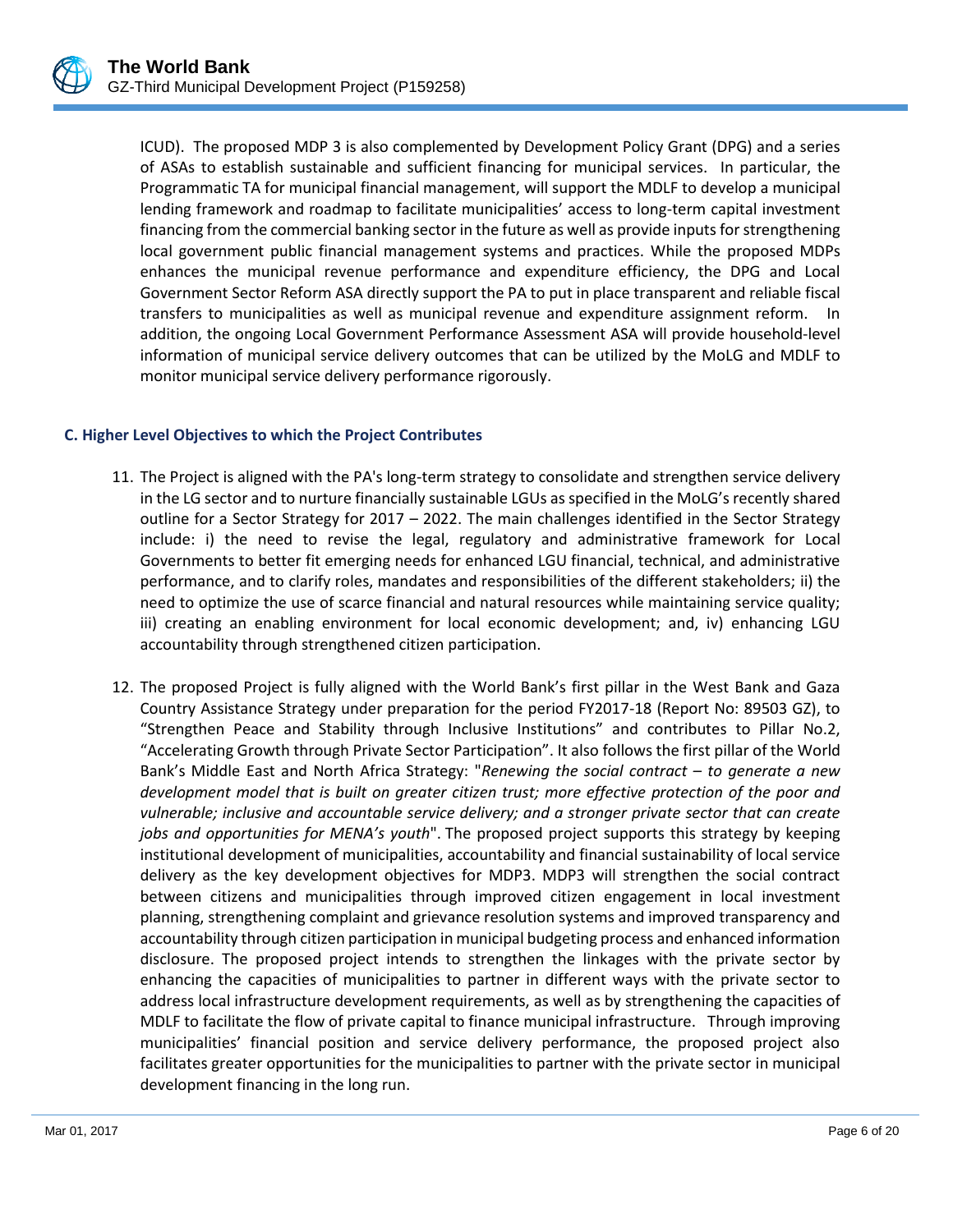

13. Moreover, by supporting improved access to services and enhanced potential for economic growth for municipalities, which will potentially affect 74% of the population, the proposed project contributes to the Bank's twin goals of eliminating extreme poverty by 2030 and boosting shared prosperity. The block grant portion of the proposed MDP 3 helps reduce the disparity of municipal infrastructure among municipalities by relating grant size to the degree of infrastructure deficit. The performance grant portion of the proposed MDP 3 incentivizes and supports municipal institutional capacity development that is critical for improved good governance and accountability, while simultaneously helping to facilitate private sector led economic growth.

## **C. Proposed Development Objective(s)**

**Note to Task Teams:** The PDO has been pre-populated from the datasheet for the first time for your convenience. Please keep it up to date whenever it is changed in the datasheet.

#### Development Objective(s) (From PAD)

Enhance the institutional capacity of municipalities in West Bank and Gaza for more accountable and sustainable service delivery

Key Results

| <b>PDO Result Area</b>                      | <b>Indicators</b>                                                                                                                                         |
|---------------------------------------------|-----------------------------------------------------------------------------------------------------------------------------------------------------------|
| Institutional Strengthened Municipalities   | 1. Number of municipalities that moved<br>up one rank in the performance<br>assessment system <sup>9</sup>                                                |
| Accountable and Responsive Service Delivery | 2. People provided with improved urban<br>living conditions (WB core)<br>3. Municipalities with Public Disclosure of<br>executed budget and executed SDIP |
| Financially Sustainable municipalities      | 4. Number of municipalities with<br>Operating and Enterprise <sup>10</sup> surplus and<br>no increase in arrears                                          |

<sup>9</sup> The ranking system has 10 ranks based on 4 categories (D, C, B and A) with 21 KPIs. Please see details below). <sup>10</sup> **Operating Budget (General Budget)**: non-commercial services provided by LGU. Those services include Health services, Public works, educational services, cultural services, social services and security. Enterprise budget refers commercial services (that

incur profits) provided to civilians like water, electricity, sewage, vegetable and fruit market, fish market, slaughterhouse, etc.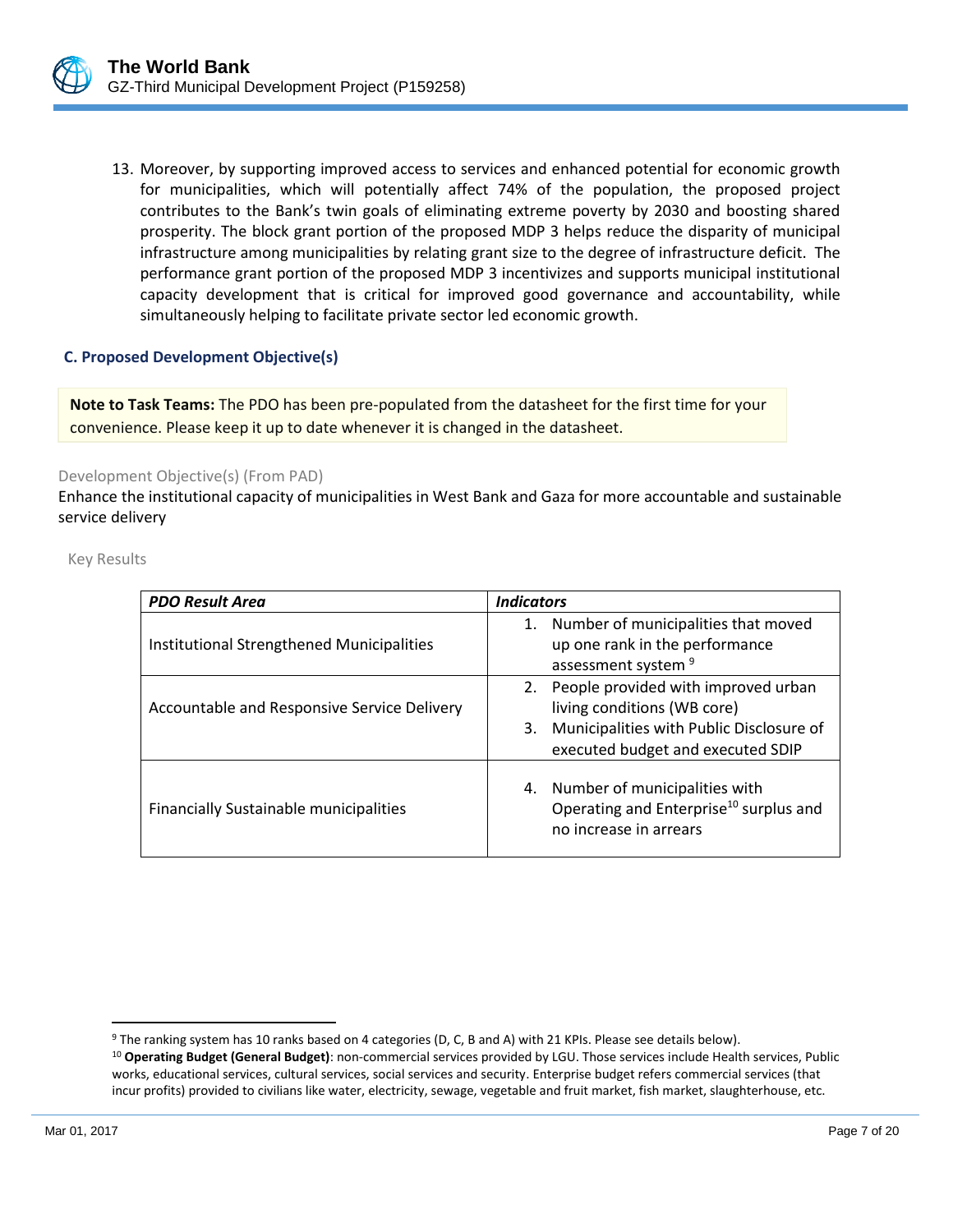

## **D. Project Description**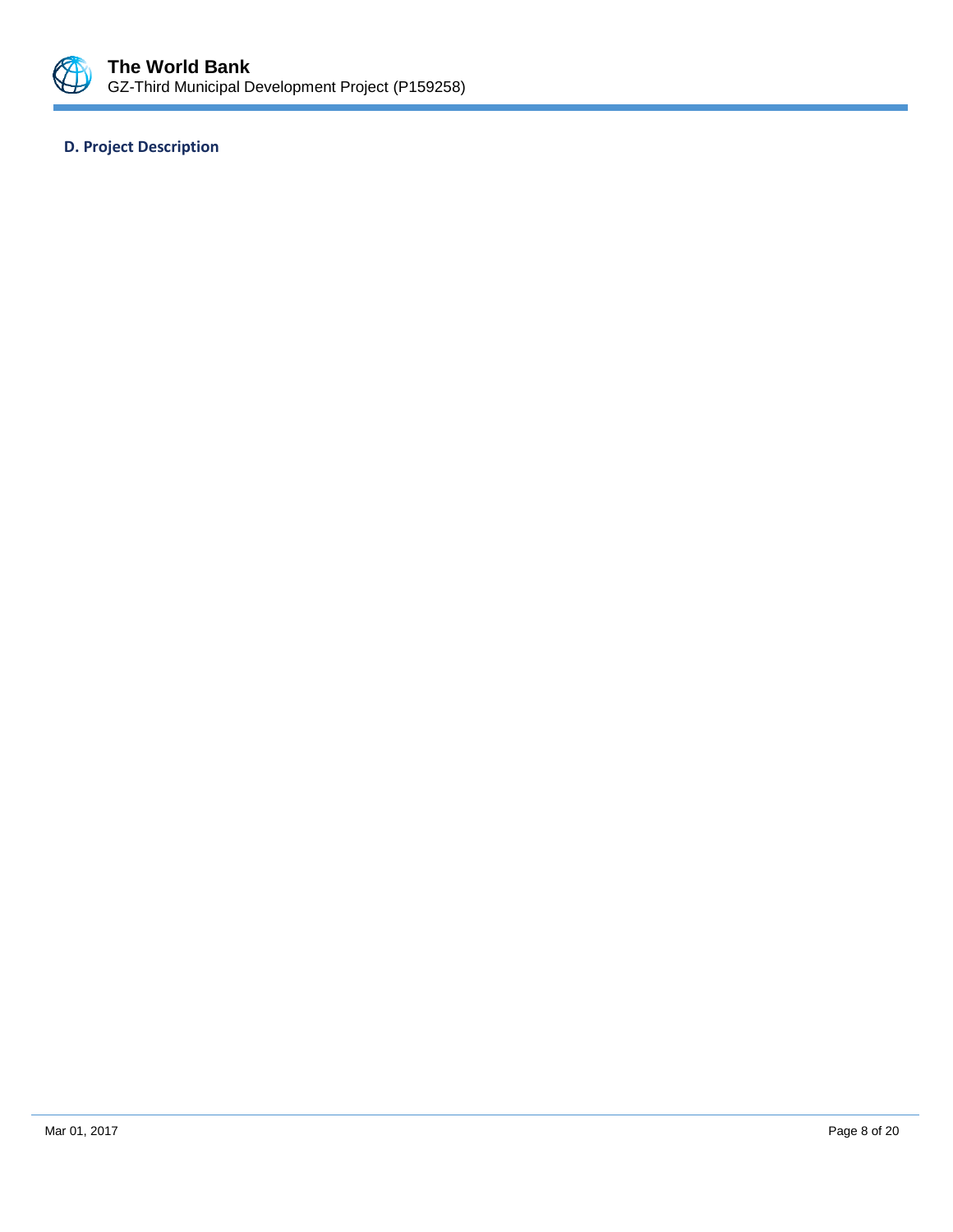

## **A. Project Components**

**Component 1: Municipal Performance and Service Delivery. USD 79.4 million (Euro 74.7M) (of which USD 13.2 million (EUR 12.4M) from TFGWB, USD 16.8 million (EUR 15.8M) from PID-MDTF)**

- 14. **The project will finance municipal infrastructure for improved service delivery.** The project's block grant will provide the basic funding for all municipalities for infrastructure development based on needs and equity, while the performance grant will provide an incentive for municipalities to improve their performance. Under the component, 50% of the total component 1 financing would be allocated for the block grant and 50% for the performance based grant. The block grant will be allocated based on population (40%) and needs<sup>11</sup> (60%). All municipalities will receive block grants, subject to simple eligibility criteria. Gaza municipalities will be allowed to use 20% of their grants for recurrent expenditures to reflect the special circumstances they face. The eligible expenditures will be defined in the project's operational manual.
- 15. **Block Grant Eligibility**. Municipalities must fulfill the basic eligibility criteria to receive the project's block grant. From the outset, municipalities are required to have an annual budget approved by the municipal council and submitted to MoLG. From the third year of the project, a second eligibility criterion will be added requiring a SDIP to be prepared according to new SDIP Guidelines that are to be introduced in early 2018. All eligible municipalities will have access to the basic block grant.
- 16. **Performance Grants.** The performance based grants will be provided to the block grant eligible municipalities that further fulfill minimum eligibility criteria for performance grants. Municipal performance is measured through 21 KPIs that are designed to achieve three performance areas, namely: i) Financial Performance and Sustainability; ii) Institutional Performance; and iii) Transparency, Accountability and Participation. Based on the achievement of KPIs, the municipalities are categorized into performance categories ranging from D to A as well as a total of 10 ranks from D to A ++. Municipalities with higher rankings receive more funds. Municipal performance will be assessed in 2017, 2019, and 2021.
- 17. **Grant Cycle**. Based on the Municipal Performance Assessments, the MDLF will announce allocations from block and performance grants in October 2017 (for the first cycle) and October 2019 (for the second cycle). Based on the allocation, municipalities will select sub-projects to be funded by the grant from the list of sub-projects that were prioritized in their SDIPs.

## **Component 2: Capacity Development. USD 5.3 million (EUR 5M) (of which USD 0.53 million (EUR 0.5M) from TFGWB, USD 0.53 (EUR 0.5M) from PID-MDTF)**

- 18. **This component will provide capacity support to municipalities and national level institutions, namely Municipal Development and Lending Fund (MDLF) and the Ministry of Local Government (MoLG).** MDLF will prepare a Capacity Development Plan at the start of the project in consultation with all stakeholders providing a detailed description of the priorities, activities and their inter-linkages for this component.
- 19. **Capacity Development of Municipalities**: The support would be provided at two levels: (1) Basic Capacity Development Support to all participating municipalities; and (2) Targeted Capacity Development Support to strengthen creditworthiness of high-performing municipalities. The Basic Capacity Development Support will aim at improving municipal performance measured against the program's KPIs, as well as improving sub-project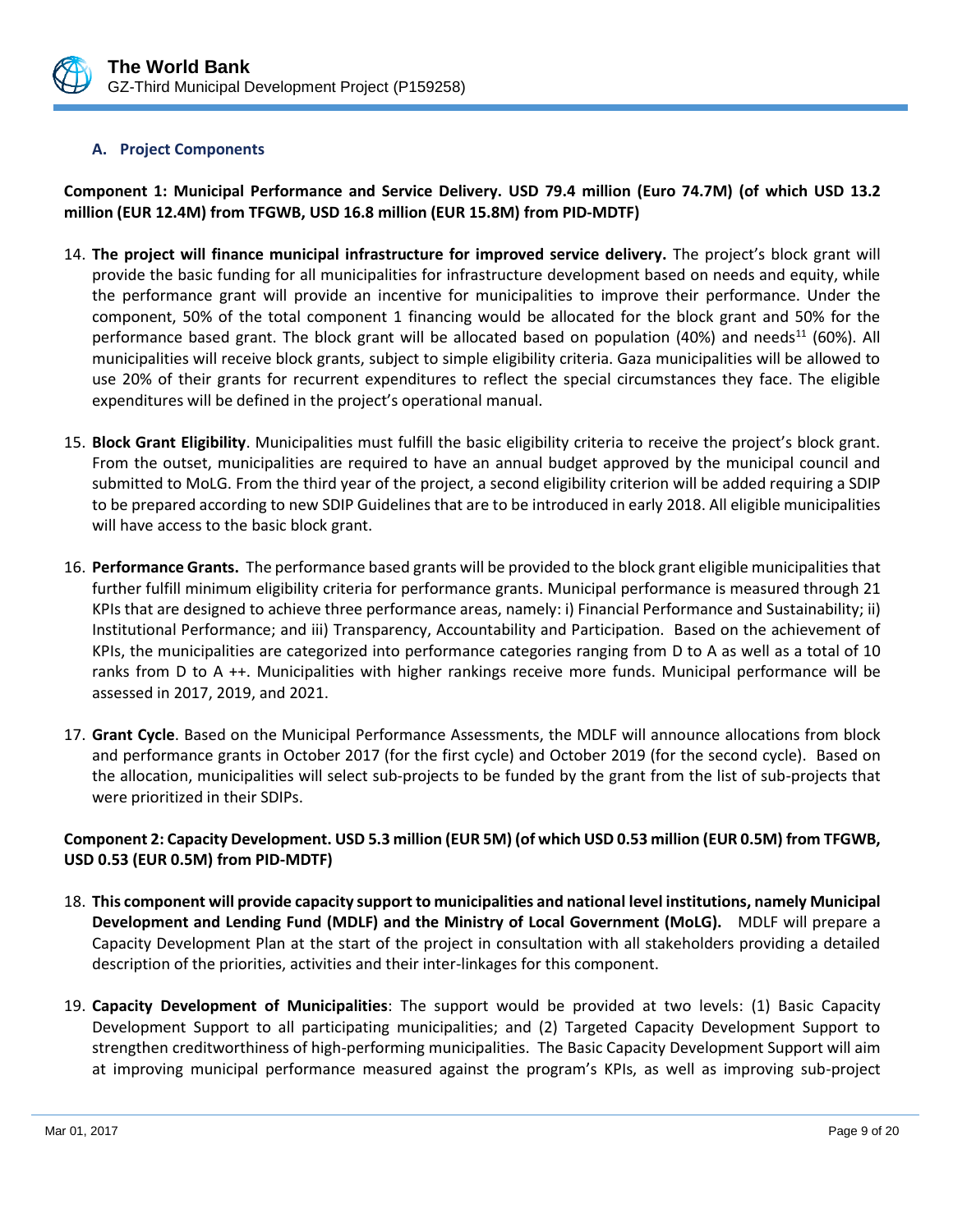

implementation capability (e.g. pre-feasibility study, procurement, financial management, and safeguards). For the municipalities with good capacity, Targeted Capacity Development will be provided to enhance their capabilities to access market finance in the long run. Accordingly, targeted advisory and training will be provided to strengthen the performance of municipalities in the areas such as revenue and expenditure management, management of receivables and payables, cash management, oversight, and project management.

- 20. **Development of Municipal Management Systems**: In addition, this component will also support the development of municipal management systems that will strengthen the governance and management framework of all municipalities. Effective systems to regulate and guide municipal activities make a critical contribution to available capacity through clarifying and streamlining procedures and requirements as well as improving their efficiencies through automation. Support will be provided for the development of procedural, analytical and technical frameworks and analyses in targeted areas such as revenue management, municipal integrated financial management and information system (IFMIS), capital investment preparation, and social accountability.
- 21. **Capacity Development of MoLG and MDLF**: Recognizing the critical role played by national level institutions in the strengthening of governance and service delivery at the municipal level, the project will provide capacity development support to MoLG and MDLF to enable them to play their mandated roles and responsibilities more effectively. Accordingly, support will be provided to the MoLG to develop Municipal Audit Standards and related implementation guidance in collaboration with the State Audit and Administrative Control Bureau (SAACB), and the Palestine Association of Certified Public Accountants (PACPA). In accordance with the Strategic Plan of the MDLF, capacity support will be provided to MDLF to become a financial intermediary for local governments in the long run. The details of activities are to be informed by the ongoing Bank-executed TA to strengthen municipal lending framework and to include training to MDLF staff as well as preparation of internal procedures and risk management system.

## **Component 3. Municipal Partnership Projects. USD 3.1 million (EUR 2.9M) (of which USD 0 from TFGWB, USD 0 from PID-MDTF, and USD 1.5 million (EUR 1.4M) from SPF)**

22. This component will support municipalities to: a) engage more effectively with the private sector, and b) work across administrative boundaries to develop joint investments.

## **Sub-Component A: Private Sector Partnership Support. USD 1.5 million (EUR 1.4 M) from SPF**

23. In order to better leverage private sector engagement, this component will support municipalities to identify, develop, and structure opportunities for private sector participation in addressing local development needs on a demand-driven basis. This component will support municipalities to identify the potential modalities for private sector engagement, select the most relevant or appropriate modality based on feasibility, and design the implementation of the agreed modality. Specific areas for support would range from permitting and other processes to structuring private sector participation in infrastructure and service delivery (contracting out, joint ventures, special purpose vehicles and build-operate-transfer agreements), as well as strategic land use planning and associated

<sup>&</sup>lt;sup>11</sup> The MDP 2 relied on proxy indicators-- availability of roads, water, public space, office space (80%) and PCBS data on poverty (household) measured at governorate level (20%). As the governorate level poverty data does not provide municipality level results, it was agreed to drop this measure.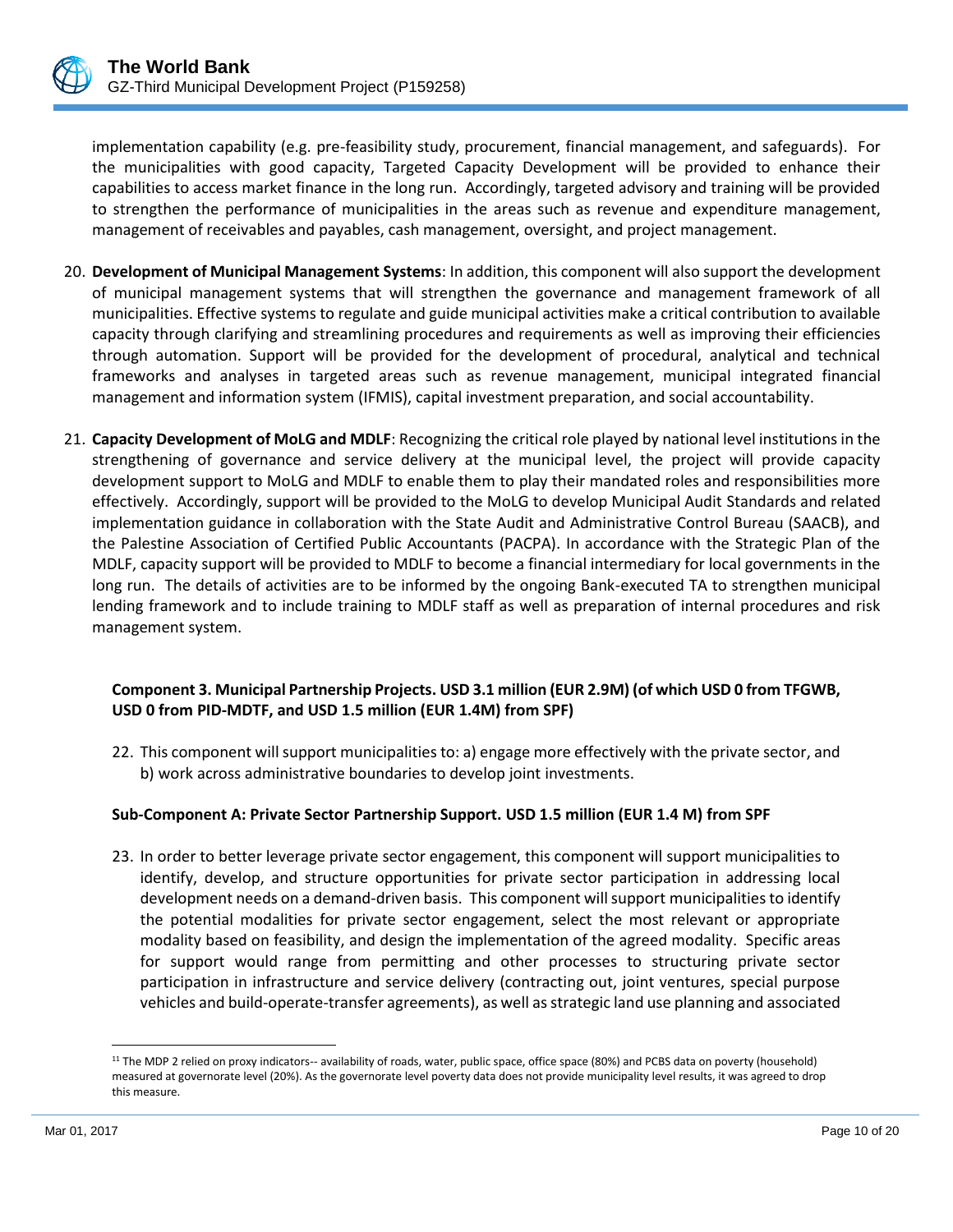

infrastructure development related to economic growth priorities. The component will be particularly important in terms of supporting technical and human capacity development at the municipal level.

## **Sub-Component B: Joint Municipal Project Development Support. Zero fund from TFGWB, PID-MDTF, and SPF.**

24. This partnership support would complement the performance grant system and eligible activities would be required to align well with the objectives of the MDP 3. This component will not include any funding from the Bank and co-financing partners. One important area of partnership would be with neighboring municipalities or village councils. By providing small amounts of additional funding the component would incentivize municipalities and neighboring LGUs to jointly prepare and implement mutually beneficial investments as joint planning and implementation requires additional efforts. At the same time, in an environment where little coordination across administrative boundaries occurs, this would be a catalyst to cooperate particularly for smaller municipalities.

## **Component 4: Project Implementation Support and Management Costs. USD 8.6 million (EUR 8.1M) (of which USD 1.3 million (EUR 1.2M) from TFGWB, USD 1.2 million (EUR 2.7M) from PID-MDTF).**

25. This component will finance goods and consultants' services for monitoring and evaluation, outreach and communication and local technical consultants for the engineering supervision of Component 1 and the MDLF management fee.

## **E. Implementation**

Institutional and Implementation Arrangements

- 26. Component 1 sub-project implementation: municipalities are responsible for implementing the infrastructure projects that are financed from their individual basic and performance-based grants allocated from the project under its component 1, called sub-projects. The 144 LGUs are classified as municipalities by the MoLG – provided they fulfill the eligibility criteria for the project – will identify such sub-projects through a participatory public consultation process. Procurement by the municipalities will be processed based on the updated MDLF procurement manual, and the municipalities will also be responsible for contract management. The municipalities will also be responsible to advise the MDLF to release payments to their contractors and suppliers in accordance with the signed contracts. The usage of the basic and performance-based grants for recurrent expenditure was permitted for the municipalities in Gaza Strip during the MDP 2 to reflect special circumstances they faced. This practice will continue under the proposed MDP 3, but with its narrowed list of eligible expenditures that are specific, traceable, and well defined in the Operations Manual.
- 27. For selected municipalities who are proven to have strong performance based on the performance assessment and are in the West Bank, the MDLF will transfer the component 1 fund in tranches directly to the municipal bank accounts for them to handle associated payment and reconciliation on their own. This direct funding to municipalities will be financed out of the Bank and co-financiers'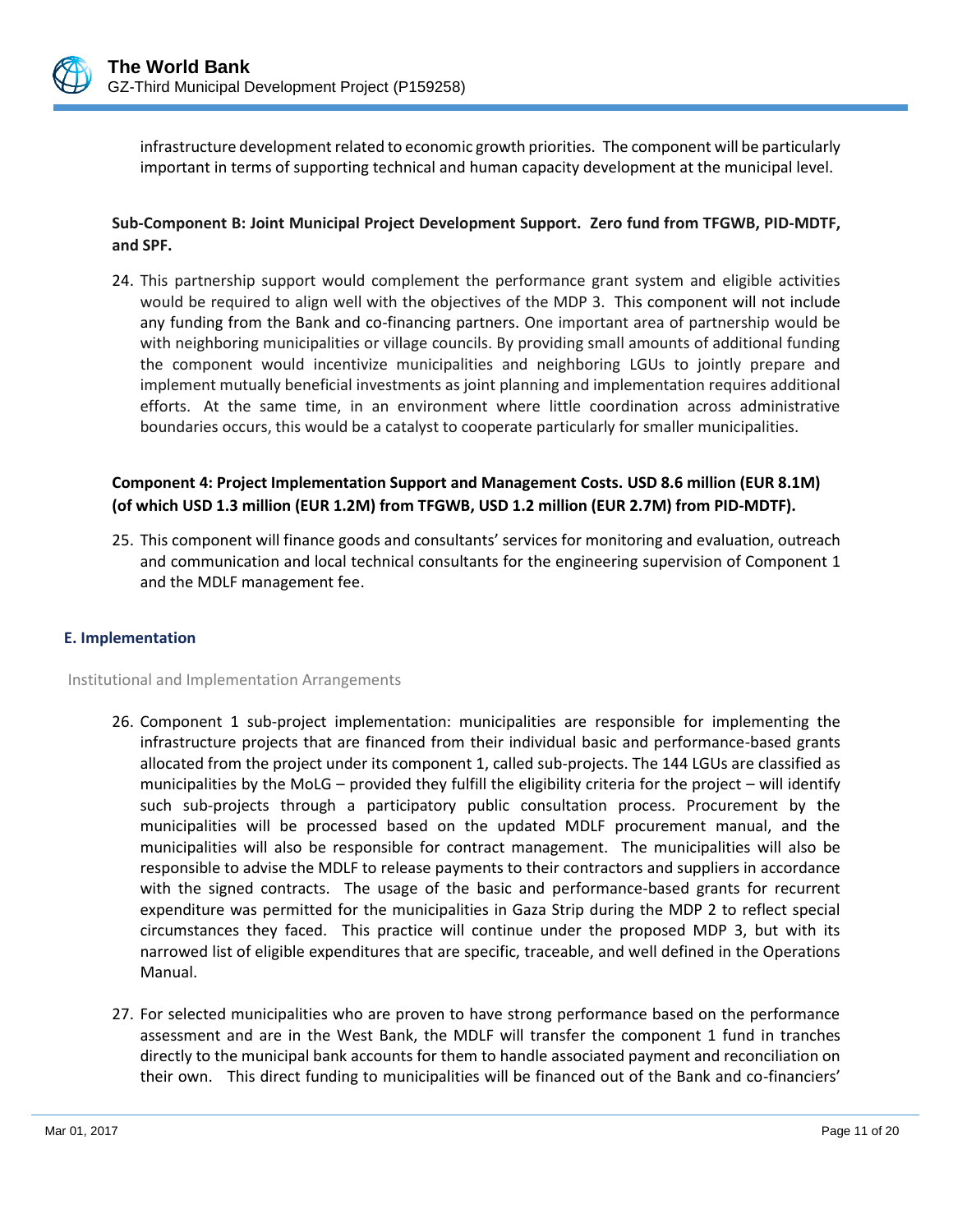

contribution to the project.<sup>12</sup> This change from the MDP 2 implementation arrangement is to enhance the municipal ownership of sub-projects while reflecting municipal capacity built through the MDP 2. Sub projects preparation and procurement will follow the same procedures as for other municipalities.

- 28. The MDLF will continue to serve as the proposed project's implementing agency by directly implementing component 2, 3, and 4, while retaining overall management responsibility for the component 1 sub-projects implemented by municipalities. The MDLF is an independent, semigovernmental organization, governed by a Board of Directors (the Board), which is the policy and strategy-setting authority responsible for monitoring the direction and performance of the Fund. The Board Chairman is the Minister of Local Government and its 11 members consist of representatives of Public Sector entities (State Ministry for Planning, Ministry of Finance, Ministry of Public Works and Housing, and Ministry of National Economy), civil society (Engineers Association, Banking Association, Association of Palestinian Local Authorities, Women's Association) and two mayors. The MDLF has demonstrated its capacity to administer donor-funded projects since its establishment in 2005, including the multi-donor financed MDP 1 and MDP 2. The MDLF is staffed with all key positions required for project implementation.
- 29. Flow of Funds and Legal Relationships. The Recipient of the grant is the Palestinian Liberation Organization (PLO) for the benefit of the PA as with nearly all cases of assistance provided to the Palestinian people under the TFGWB. The PLO will make the proceeds of the Grant available to the PA through a Subsidiary Agreement. An On-Granting Agreement between the PA and the MDLF will further make the proceeds of the Grant available to the MDLF as the implementing agency. The Bank and the MDLF will also sign a Project Agreement. The MDLF would implement the project in accordance with the legal agreements and the OM. The Ministry of Finance (MoF) would open the Designated Account (DA) on behalf of MDLF, under the Central Treasury Account (CTA). However, advances made to the DA would not be commingled with other resources of the government or donors. The MDLF would be responsible for managing the account but the Ministry of Finance is responsible for requesting replenishments from the World Bank. DPs may have different arrangements for withdrawal applications.

**Note to Task Teams:** The following sections are system generated and can only be edited online in the Portal.

. **F. Project location and Salient physical characteristics relevant to the safeguard analysis (if known)**

144 municipalities in West Bank and Gaza

 $\overline{a}$ 

 $12$  This arrangement will be confirmed by the end of appraisal and included in the grant agreement.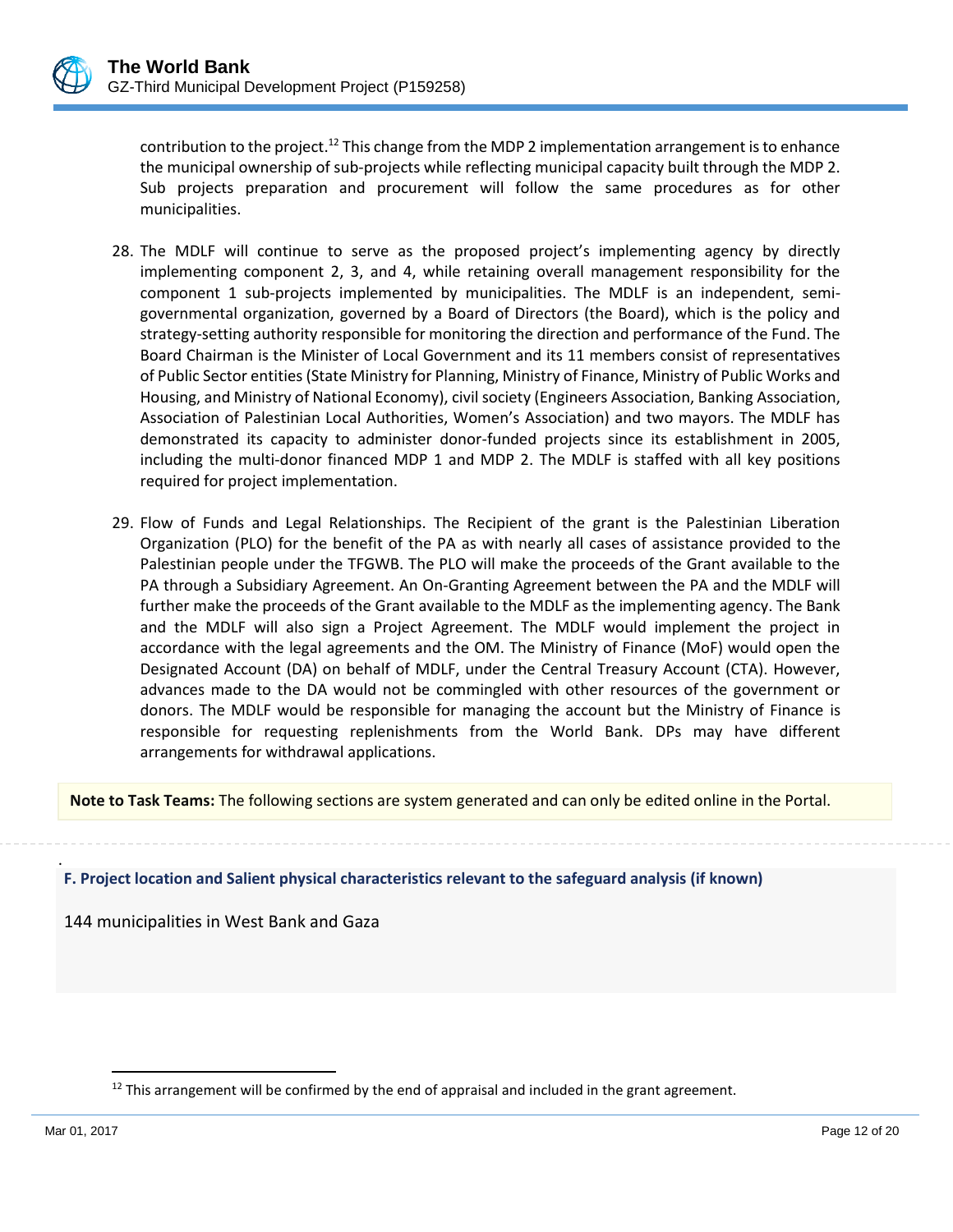

## **G. Environmental and Social Safeguards Specialists on the Team**

Tracy Hart,Helen Z. Shahriari

## **SAFEGUARD POLICIES THAT MIGHT APPLY**

| <b>Safeguard Policies</b>           | Triggered? | <b>Explanation (Optional)</b>                                                                                                                                                                                                                                                                                                                                                                                                                                                                                                                                                                                                                                                                                                                                                                                                                                                                                                                                                                                                                                                                                                                                                                                                                                                                                                                                                                                                                                                                                                |
|-------------------------------------|------------|------------------------------------------------------------------------------------------------------------------------------------------------------------------------------------------------------------------------------------------------------------------------------------------------------------------------------------------------------------------------------------------------------------------------------------------------------------------------------------------------------------------------------------------------------------------------------------------------------------------------------------------------------------------------------------------------------------------------------------------------------------------------------------------------------------------------------------------------------------------------------------------------------------------------------------------------------------------------------------------------------------------------------------------------------------------------------------------------------------------------------------------------------------------------------------------------------------------------------------------------------------------------------------------------------------------------------------------------------------------------------------------------------------------------------------------------------------------------------------------------------------------------------|
| Environmental Assessment OP/BP 4.01 | Yes        | OP 4.01 is triggered and requires an environmental<br>assessment for activities that involve infrastructure<br>construction. The development and rehabilitation of<br>municipal infrastructure includes roads and<br>sidewalks, public lighting, solid waste management,<br>public facilities (e.g. parks, youth centers, women's<br>centers) as well as rehabilitation of water wells and<br>rehabilitation and/or minor extensions of water<br>networks. Negative environmental impacts,<br>associated with municipal subprojects, are expected<br>to be minor during the construction phase.<br>Therefore, the project is classified as category "B".<br>As all sub-projects are not known a priori, in<br>accordance with OP 4.01, the Environmental and<br>Social Management Framework (ESMF) for MDP-3<br>has been updated by MDLF. The ESMF contains<br>provisions for screening of subprojects and<br>acceptance/rejection criteria (e.g. a negative list).<br>Hence larger scale subprojects which require a full-<br>fledged EIA (category A) will be excluded.<br>Furthermore, the size of funds available to<br>municipalities under this program limit the scope of<br>the subprojects. For category "B" subprojects, the<br>MDLF will rely on sector-specific Environmental<br>Management Plans (EMPs), each one with a site-<br>specific addendum, to manage and mitigate adverse<br>impacts. The MDLF will monitor compliance on<br>EMP provisions of participating municipalities during<br>implementation. |
| Natural Habitats OP/BP 4.04         | No         | Sub-projects are allowed only on land zoned for<br>municipal services through the Master Planning<br>process.                                                                                                                                                                                                                                                                                                                                                                                                                                                                                                                                                                                                                                                                                                                                                                                                                                                                                                                                                                                                                                                                                                                                                                                                                                                                                                                                                                                                                |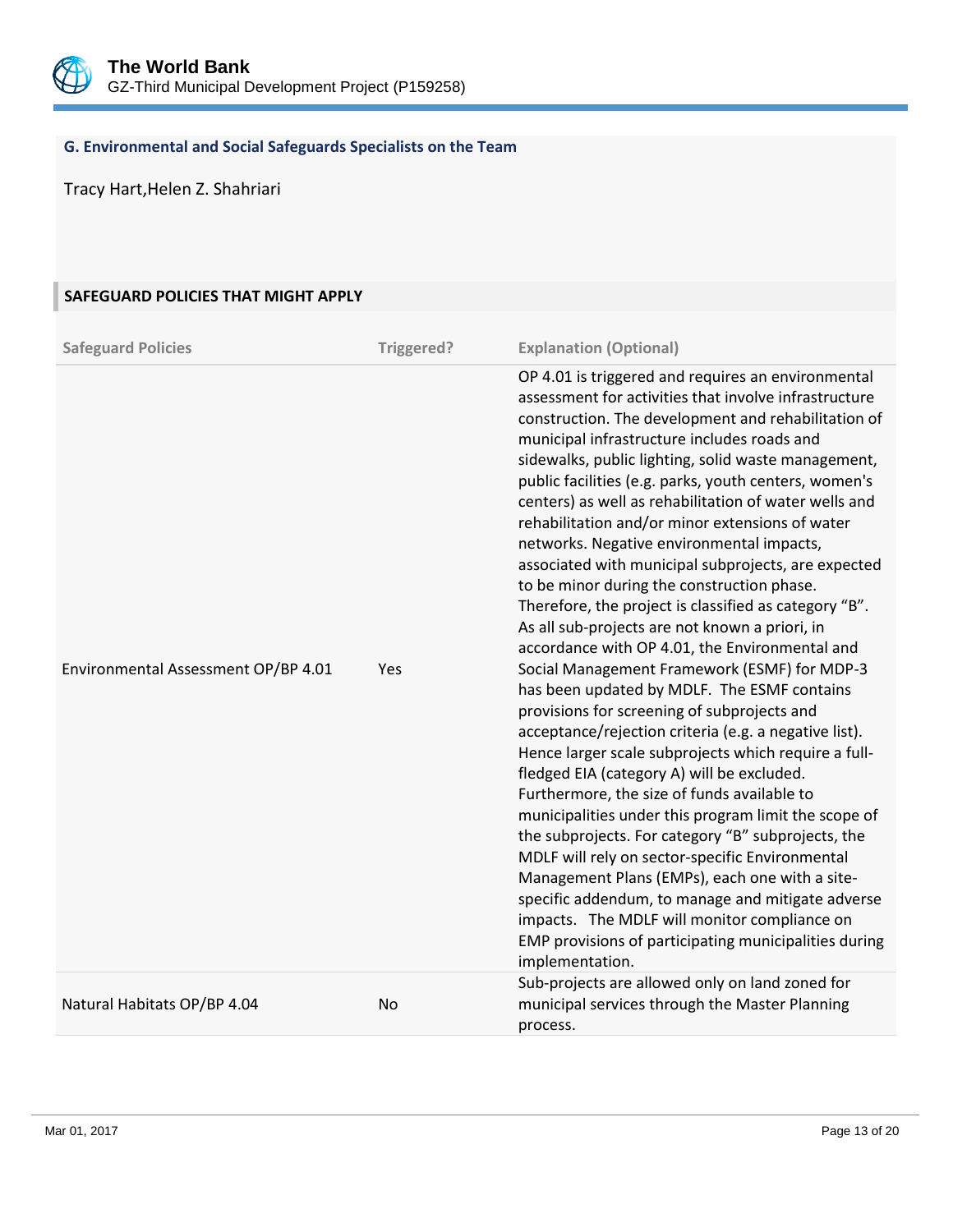

| Forests OP/BP 4.36                     | <b>No</b> | Sub-projects are allowed only on land zoned for<br>municipal services through the Master Planning<br>process.                                                                                                                                                                                                                                                                                                                                                                                                                                                                                                                                                                                                                                                                                                                                                                                                                                                                                                                                                                                                                                                                                                                                                                                                                      |
|----------------------------------------|-----------|------------------------------------------------------------------------------------------------------------------------------------------------------------------------------------------------------------------------------------------------------------------------------------------------------------------------------------------------------------------------------------------------------------------------------------------------------------------------------------------------------------------------------------------------------------------------------------------------------------------------------------------------------------------------------------------------------------------------------------------------------------------------------------------------------------------------------------------------------------------------------------------------------------------------------------------------------------------------------------------------------------------------------------------------------------------------------------------------------------------------------------------------------------------------------------------------------------------------------------------------------------------------------------------------------------------------------------|
| Pest Management OP 4.09                | Yes       | A few participating municipalities, particularly in<br>Gaza, support subprojects which may require<br>financing to purchase of some chemicals for pest<br>control, primarily mosquitoes. A Pest Management<br>Plan based on lessons learned under MDP 1 and 2<br>has been updated for this project to ensure<br>compliance with OP 4.09 policy. This PMP provides<br>guidance on which chemicals can be financed for<br>pest management as well as proper storage and<br>handling during project implementation.                                                                                                                                                                                                                                                                                                                                                                                                                                                                                                                                                                                                                                                                                                                                                                                                                   |
| Physical Cultural Resources OP/BP 4.11 | No        | The project, and its sub-projects, will contain a<br>"chance find clause" in its bidding documents, as is<br>described in the ESMF. Any sub-project activity<br>which a priori involves cultural heritage sites will be<br>excluded.                                                                                                                                                                                                                                                                                                                                                                                                                                                                                                                                                                                                                                                                                                                                                                                                                                                                                                                                                                                                                                                                                               |
| Indigenous Peoples OP/BP 4.10          | <b>No</b> | Any sub-projects that are on sites with Internally<br>Displaced People will be excluded through the sub-<br>project social screening form.                                                                                                                                                                                                                                                                                                                                                                                                                                                                                                                                                                                                                                                                                                                                                                                                                                                                                                                                                                                                                                                                                                                                                                                         |
| Involuntary Resettlement OP/BP 4.12    | Yes       | OP 4.12 is triggered since there is a possibility that<br>under component 3 some larger joint projects will<br>require land. A Resettlement Policy Framework (RPF)<br>has been prepared and will be disclosed in the<br>country and the Info shop. This RPF includes the<br>principles for land acquisition or any land take that<br>can result from the project. In the majority of cases,<br>subprojects will be built within the planned areas, in<br>which case only public land will be affected.<br>However, in cases where subprojects will require<br>private land or will impact livelihood site, specific<br>Resettlement Action Plans (RAPs) will be prepared in<br>accordance with the disclosed RPF, consulted and<br>disclosed before the commencement of any civil<br>works. In the case of land donation, the processes<br>will be defined clearly in the RPF, including: (a) well-<br>defined and transparent criteria and clear<br>documentation of transactions; (d) strong and<br>readily accessible grievance redress mechanism; and<br>(e) provisions for more meaningful community<br>participation. In the case of willing -seller willing -<br>buyer or voluntary provision of land, MDLF and<br>Municipalities will document for power of choice.<br>To strengthening the capacity of the municipalities |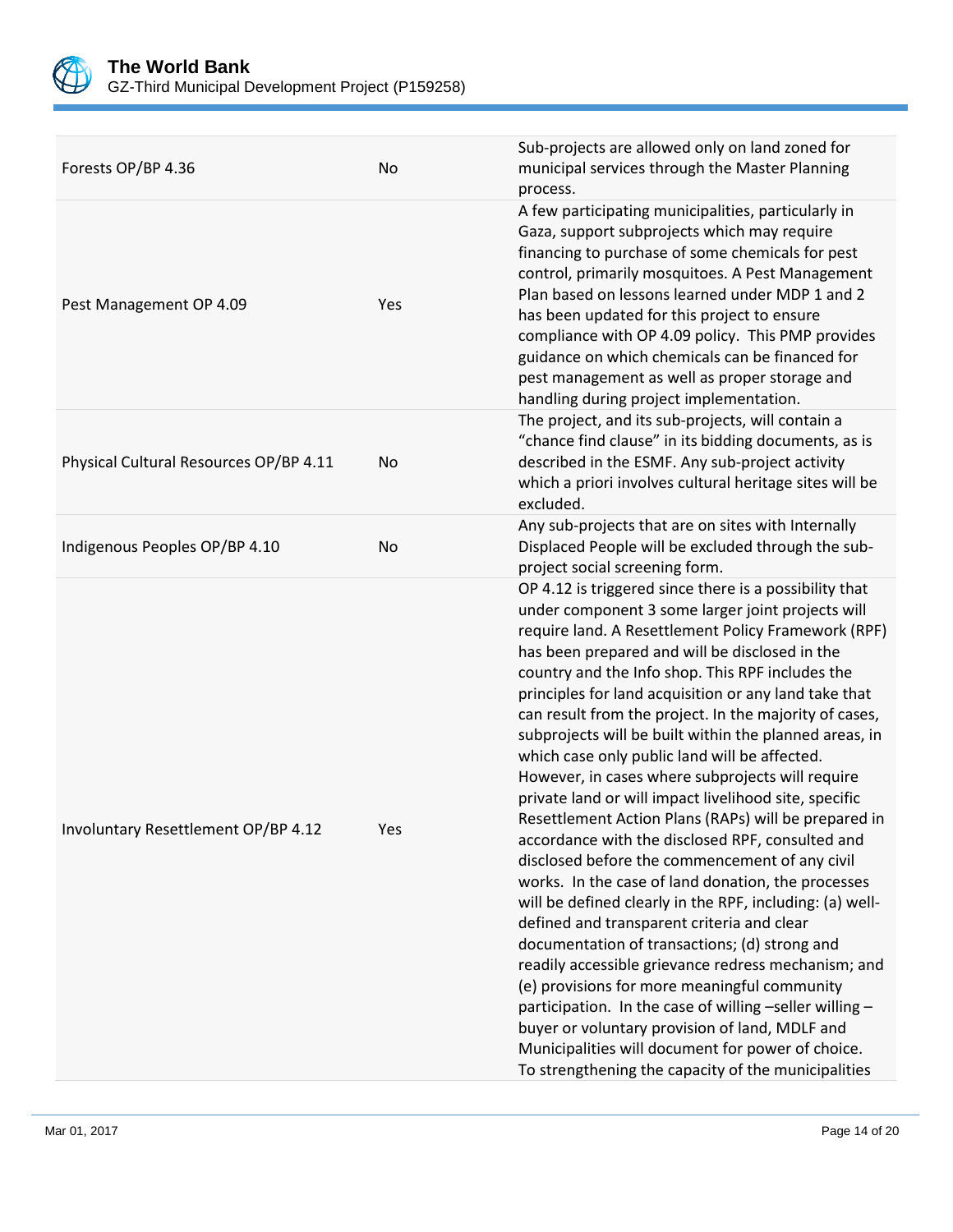

|                                                   |                | once the project is effective, a number of trainings<br>will be undertaken by the World Bank and<br>Environmental and Social team within MDLF on<br>social safeguards in the main municipalities under<br>MDP3. This will be after the completion of the<br>assessment of the capacity of selected municipalities<br>in terms of social safeguards. |
|---------------------------------------------------|----------------|-----------------------------------------------------------------------------------------------------------------------------------------------------------------------------------------------------------------------------------------------------------------------------------------------------------------------------------------------------|
| Safety of Dams OP/BP 4.37                         | No.            | The ESMF sub-project screening excludes any sub-<br>project which involves dams.                                                                                                                                                                                                                                                                    |
| Projects on International Waterways<br>OP/BP 7.50 | N <sub>0</sub> | OP7.50 is not applicable since project activities do<br>not involve the use or potential pollution of<br>international waterways. 80% of the sub-projects<br>have been and are expected to continue to be in the<br>roads, public building and solid waste sectors.                                                                                 |
| Projects in Disputed Areas OP/BP 7.60             | No             | This policy is not applicable.                                                                                                                                                                                                                                                                                                                      |

## **KEY SAFEGUARD POLICY ISSUES AND THEIR MANAGEMENT**

## **A. Summary of Key Safeguard Issues**

1. Describe any safeguard issues and impacts associated with the proposed project. Identify and describe any potential large scale, significant and/or irreversible impacts:

This project is a category 'B' project. The screening criteria described in the ESMF and the OM includes a negative list of ineligible interventions. Furthermore, the size of grant to be allocated to different municipalities limits the subproject scope. The sub-projects to be funded include development and rehabilitation of municipal infrastructure, including (but not limited to) roads, parks, electricity services not provided by a utility, street lighting and improvement, and extension, rehabilitation and maintenance of existing water systems (water wells, water networks, wastewater and sanitation). 80% of the sub-projects in MDP 2 were in the road sector, and it is expected that MDP-3 demands will be similar. In the Gaza Strip, incremental costs for service delivery and rehabilitation are also financed. The environmental and social impacts of these sub-projects are expected to be positive. Minor temporary negative impacts which are expected during the construction phases will be mitigated using procedures described in the project ESMF. MDLF is responsible for ensuring that the approved sub-projects comply with the subproject screening criteria, apply the relevant sector-specific sub-project EMPs as needed, and that they are properly monitoring as per the ESMF. OP 4.12 is triggered since there is a possibility that under component 1 and 3 some of the projects would require land. A Land Acquisition and Livelihood Policy Framework (LALPF) has been prepared and will be disclosed in the country and the Info shop. The LALPF is prepared to set up the principle and criteria to be followed in case projects might need land or impact livelihoods. In summary, the LALPF will be the guide for the preparation of projects specific RAPs when needed. Since exact subprojects that will be funded in each municipality were not identified by appraisal individual RAPs could not be prepared. Moreover, the subprojects will be primarily built in public land; however, in unlikely cases that land and other assets as well as livelihoods are impacted the LALPF will be the bases for the preparation of project specific RAPs, that will be prepared, consulted, and disclosed before the commencement of any civil works.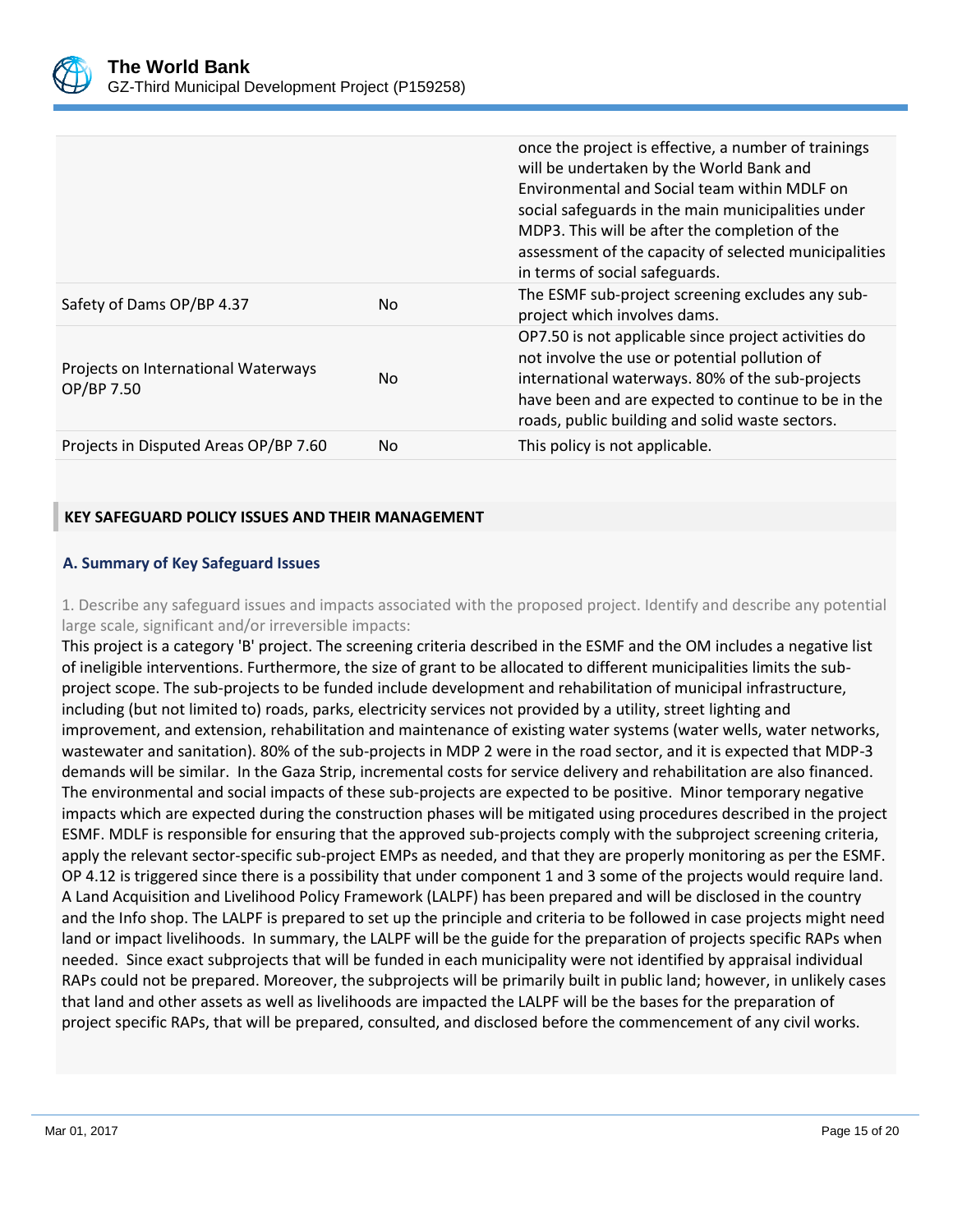

2. Describe any potential indirect and/or long term impacts due to anticipated future activities in the project area: There are no potential indirect or long-term impacts due to anticipated future activities in the project area. Most of the activities are rehabilitation, with minor new construction.

3. Describe any project alternatives (if relevant) considered to help avoid or minimize adverse impacts. Sub-projects are designed in the context of a larger municipality-level Master Planning Process so that the cumulative impact of interventions is assessed and designed appropriately.

4. Describe measures taken by the borrower to address safeguard policy issues. Provide an assessment of borrower capacity to plan and implement the measures described.

MDLF is staffed with environmental and social specialists, supported by a full slate of site engineers, who have good experience following up the implementation of Environmental and Social Management Framework (ESMF) during the predecessor projects of MDP1 and MDP2.

During MDP1 and MDP2, sound environmental and social management was recorded during construction stage, noting that screening and ESMP preparation was fully managed by MDLF. Because lower capacity municipalities showed lack of proper capabilities in ESMP preparation, sectoral ESMPs as guides have been reintroduced in MDPIII. Furthermore, the environmental penalties showed good impact when applied on ground; MDPIII has amended these penalty covenants to simplify the process. These lessons are reflected in the ESMF, further to be reflected in the Operational Manual and the Local Technical Consultant Terms of Reference.

Specifically, the MDP3 ESMF includes a detailed assessment of the regulatory and institutional framework and capacity of MDLF, environmental assessment of possible impacts and mitigation measures, an environmental management plan, as well as a monitoring plan with clear indicators and mechanisms for implementation and reporting. It also describes the training and capacity building required for effective environmental safeguards at the municipal level. In the preparation of the ESMF, the MDLF has consulted with other Funding Partners supporting the MDP, and it was agreed that the World Bank's safeguards policies would apply to the project as a whole.

By virtue of the ESMF, project-specific environmental assessments and environmental management plans will continue to be prepared during project implementation by client municipalities.The Bank Policy OP 4.09 has been triggered; thus the ESMF includes a Pest Management Plan (PMP) and specific guidelines as mitigation measures for safe handling of the pests and management for insects and rodent control. These guidelines had been authorized by the Palestinian Ministry of Health. The

Overall, environmental safeguards compliance has been rated so far as "satisfactory". MDLF institutional capacity for safeguards management, including compliance monitoring and reporting, continues to be high. MDLF safeguards team responsibilities during MDP-3 will continue to include building municipal capacity for sub-project screening and construction-phase site monitoring.

MDPII did not trigger the OP 4.12 therefore there is no track records.

5. Identify the key stakeholders and describe the mechanisms for consultation and disclosure on safeguard policies, with an emphasis on potentially affected people.

During project identification and preparation, consultations were conducted with beneficiary municipalities in West Bank and Gaza. MDLF documented in the ESMF the consultation process that took place and the municipalities, local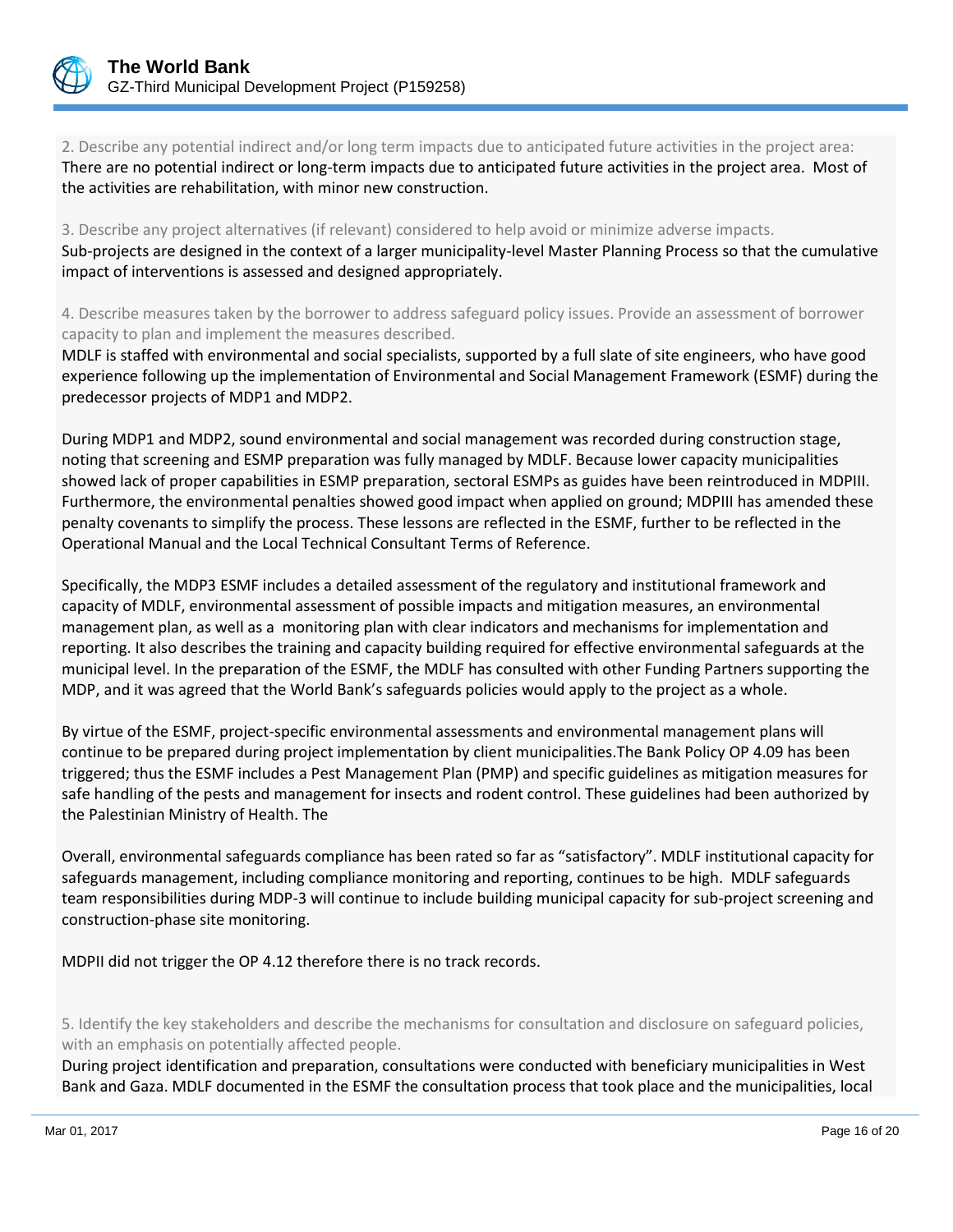

communities and NGOs that took part of the consultations. Consultations with beneficiary communities are also conducted on a rolling basis as part of the continuing MDLF project cycle.

## **B. Disclosure Requirements**

| Environmental Assessment/Audit/Management Plan/Other         |                                |                                                                                                                |
|--------------------------------------------------------------|--------------------------------|----------------------------------------------------------------------------------------------------------------|
| Date of receipt by the Bank                                  | Date of submission to InfoShop | For category A projects, date of<br>distributing the Executive Summary of<br>the EA to the Executive Directors |
| 01-Mar-2017                                                  | 15-Mar-2017                    |                                                                                                                |
| "In country" Disclosure<br>West Bank and Gaza<br>13-Mar-2017 |                                |                                                                                                                |
| Comments                                                     |                                |                                                                                                                |
| Municipal Development Lending Project website                |                                |                                                                                                                |
|                                                              |                                |                                                                                                                |
| <b>Resettlement Action Plan/Framework/Policy Process</b>     |                                |                                                                                                                |
| Date of receipt by the Bank                                  | Date of submission to InfoShop |                                                                                                                |
| 01-Mar-2017                                                  | 13-Mar-2017                    |                                                                                                                |
|                                                              |                                |                                                                                                                |
| "In country" Disclosure<br>West Bank and Gaza<br>13-Mar-2017 |                                |                                                                                                                |
| Comments                                                     |                                |                                                                                                                |
| Municipal Development Lending Project website                |                                |                                                                                                                |
|                                                              |                                |                                                                                                                |
| <b>Pest Management Plan</b>                                  |                                |                                                                                                                |
|                                                              |                                |                                                                                                                |
| Was the document disclosed prior to<br>appraisal?            | Date of receipt by the Bank    | Date of submission to InfoShop                                                                                 |
| Yes                                                          | 01-Mar-2017                    | 15-Mar-2017                                                                                                    |
|                                                              |                                |                                                                                                                |
| "In country" Disclosure<br>West Bank and Gaza<br>13-Mar-2017 |                                |                                                                                                                |
| Comments                                                     |                                |                                                                                                                |

## Municipal Development Lending Project website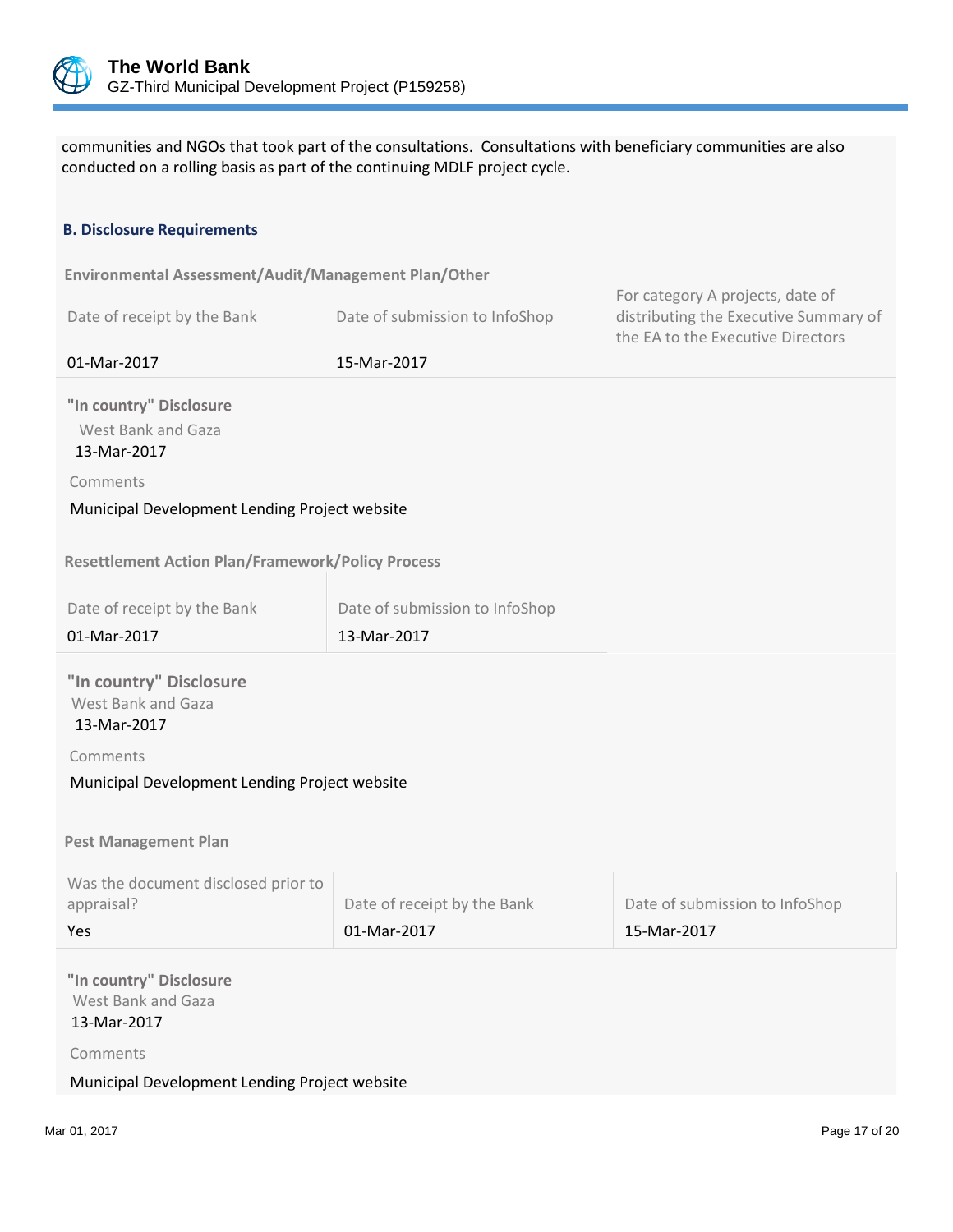

**If the project triggers the Pest Management and/or Physical Cultural Resources policies, the respective issues are to be addressed and disclosed as part of the Environmental Assessment/Audit/or EMP.**

If in-country disclosure of any of the above documents is not expected, please explain why:

## N/A

## **C. Compliance Monitoring Indicators at the Corporate Level (to be filled in when the ISDS is finalized by the project decision meeting)**

**OP/BP/GP 4.01 - Environment Assessment** 

Does the project require a stand-alone EA (including EMP) report?

Yes

If yes, then did the Regional Environment Unit or Practice Manager (PM) review and approve the EA report? Yes

Are the cost and the accountabilities for the EMP incorporated in the credit/loan?

Yes

**OP 4.09 - Pest Management**

Does the EA adequately address the pest management issues?

Yes

Is a separate PMP required?

Yes

If yes, has the PMP been reviewed and approved by a safeguards specialist or PM? Are PMP requirements included in project design? If yes, does the project team include a Pest Management Specialist? Yes

**OP/BP 4.12 - Involuntary Resettlement**

Has a resettlement plan/abbreviated plan/policy framework/process framework (as appropriate) been prepared?

## Yes

If yes, then did the Regional unit responsible for safeguards or Practice Manager review the plan? Yes

**The World Bank Policy on Disclosure of Information**

Have relevant safeguard policies documents been sent to the World Bank's Infoshop? Yes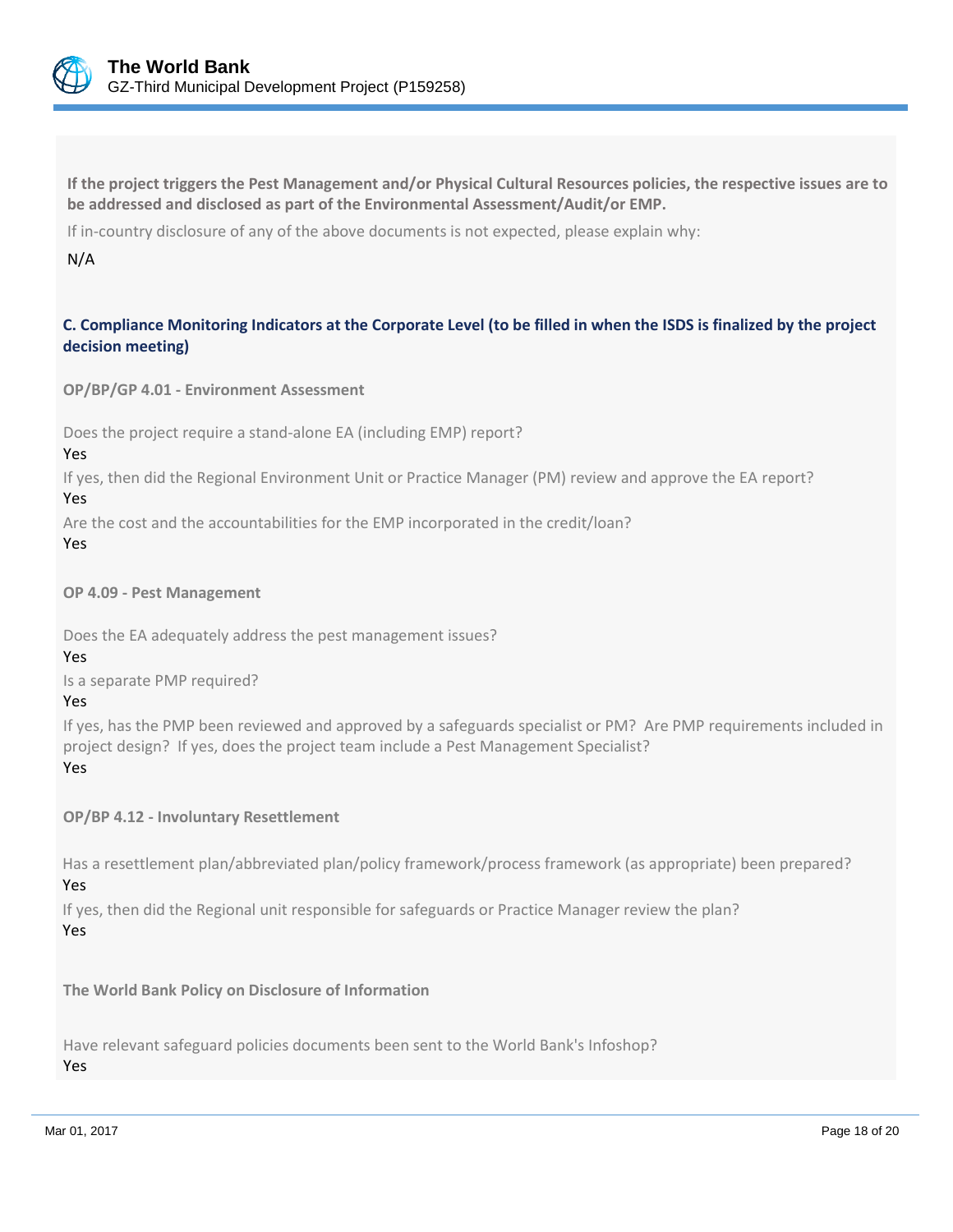

Have relevant documents been disclosed in-country in a public place in a form and language that are understandable and accessible to project-affected groups and local NGOs?

Yes

## **All Safeguard Policies**

Have satisfactory calendar, budget and clear institutional responsibilities been prepared for the implementation of measures related to safeguard policies?

Yes

Have costs related to safeguard policy measures been included in the project cost?

## Yes

Does the Monitoring and Evaluation system of the project include the monitoring of safeguard impacts and measures related to safeguard policies?

## Yes

Have satisfactory implementation arrangements been agreed with the borrower and the same been adequately reflected in the project legal documents?

Yes

## **CONTACT POINT**

## **World Bank**

Ellen Hamilton Lead Urban Specialist

Noriko Oe Urban Specialist

Rama Krishnan Venkateswaran Lead Financial Management Specialist

## **Borrower/Client/Recipient**

Palestine Liberation Organization (For The Benefit of the Palestinian Authority)

 **Implementing Agencies**